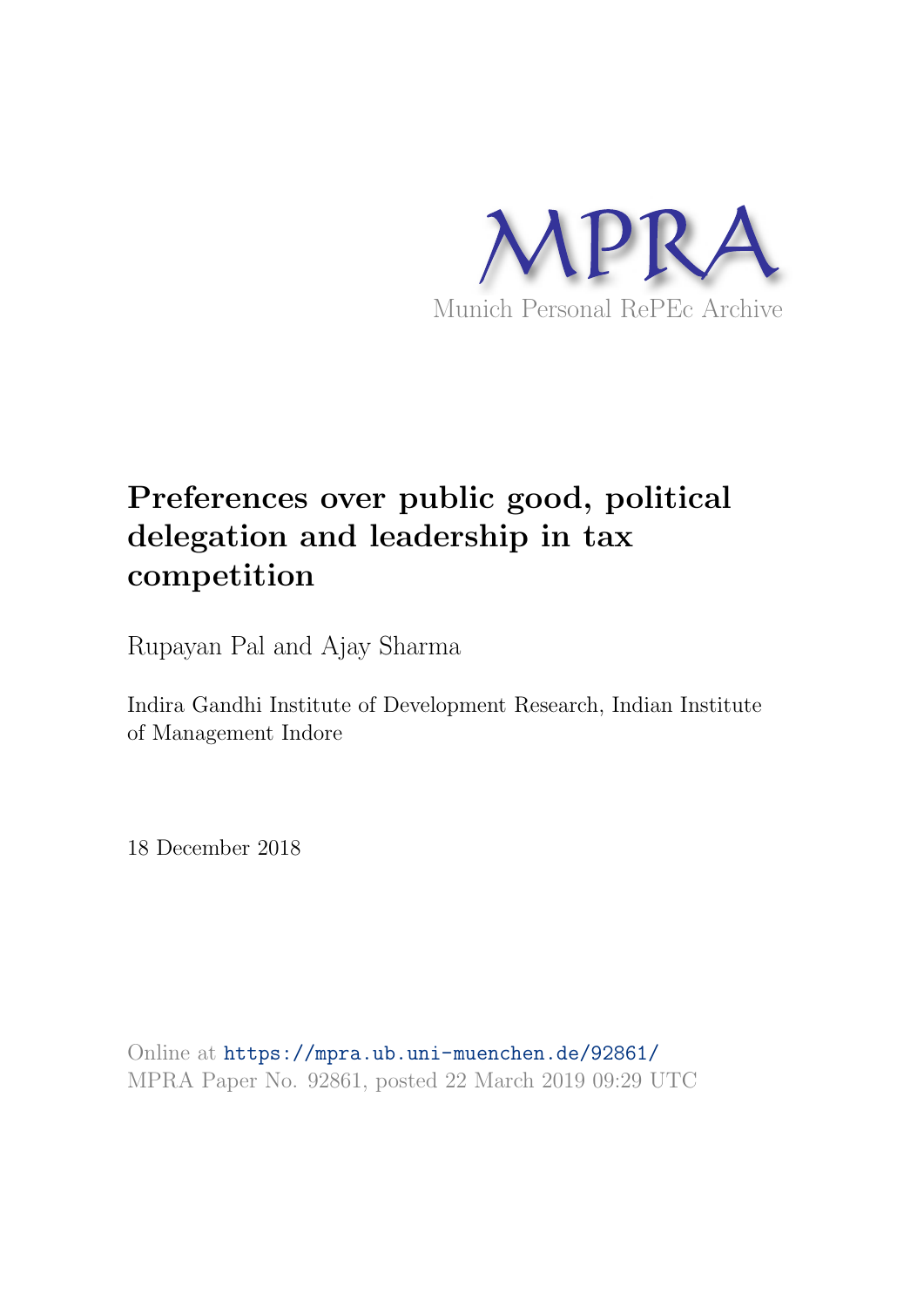# **Preferences over Public Good, Political Delegation and Leadership in Tax Competition**

Rupayan Pal

*Indira Gandhi Institute of Development Research, Mumbai (India)*

Ajay Sharma $<sup>1</sup>$ </sup>

*Indian Institute of Management, Indore (India)*

# **ABSTRACT**

Leadership (sequential choice) and political delegation are two mechanisms suggested to restrict "race-to-the-bottom" in tax competition. In this paper, we analyze whether these two mechanisms when combined together would lead to unilaterally higher taxation or not. We show that political delegation with leadership in tax competition not only restricts "race-to-the-bottom" but also mitigates the possibility of overprovision of public good. In sequential choice game, only the follower region delegates taxation power to the policy maker but not the leader region. This puts a check on intensity of tax competition and leads to optimal provision of public good.

**Keywords:** Political delegation, Foreign-owned mobile capital, Sequential tax competition, Public good provision, Fiscal competition

# **JEL Code:** F21, H25, D70, H42, R50

l

**ACKNOWLEDGEMENT**: Earlier versions of this paper were presented at Australasian Public Choice Conference 2015, Annual Conference of Economic Growth and Development 2015 and IIM Indore. We are thankful to Geoffrey Brennan and Toshihiro Ihori for helpful comments and suggestions on this paper. We are also thankful to two anonymous reviewers and the editor of the journal for their thoughtful comments and suggestions that have improved this manuscript substantially.

**<sup>1</sup> Corresponding Address:** Ajay Sharma, Indian Institute of Management Indore, Prabandh Shikhar, Rau-Pithampur Road, Indore, M.P. (India) - 453556. Ph: +91-7312439622. E-mail: [ajays@iimidr.ac.in;](mailto:ajays@iimidr.ac.in) [ajaysharma87@gmail.com](mailto:ajaysharma87@gmail.com)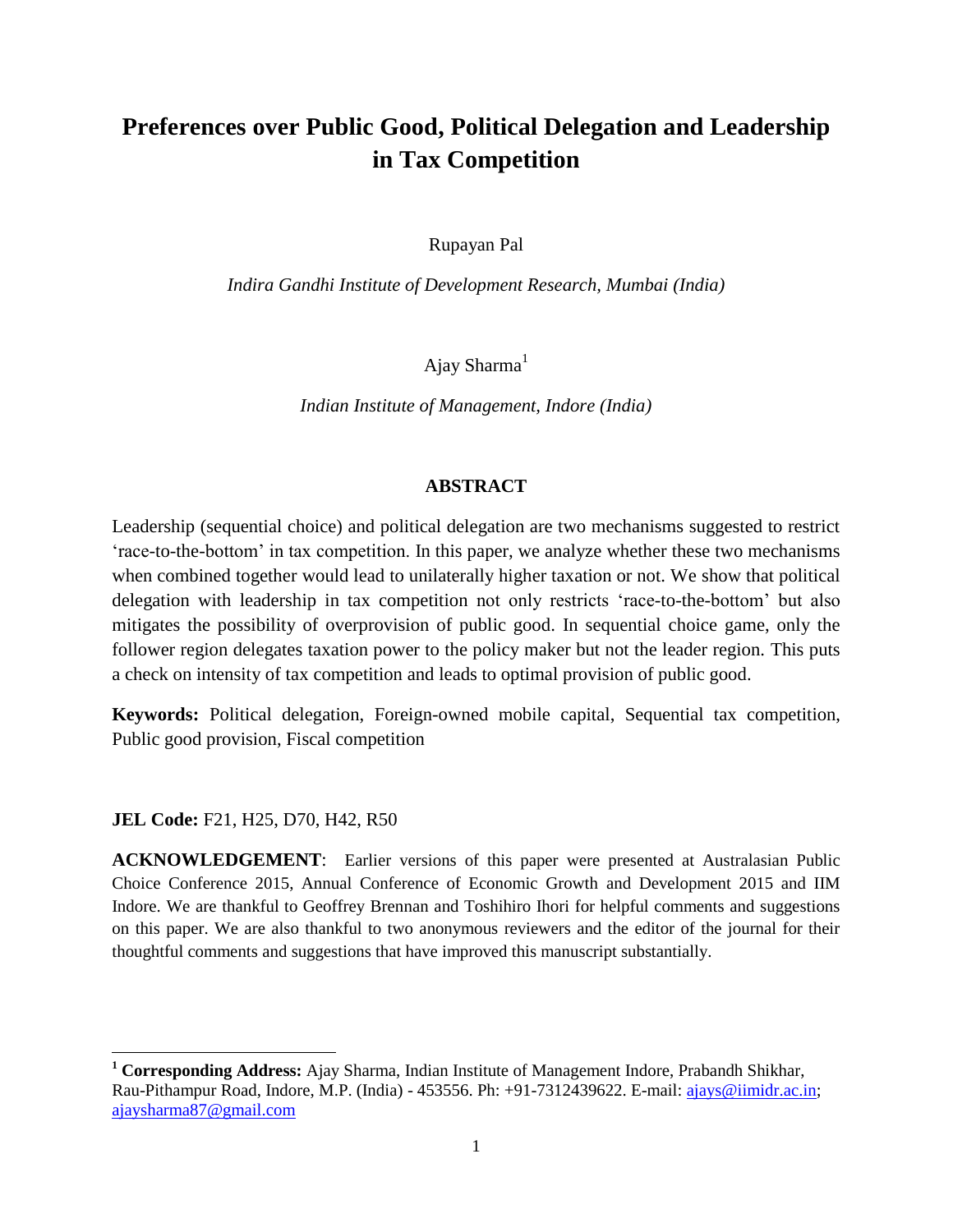# 1. INTRODUCTION

Standard models of tax competition for attracting capital predict countries engage themselves in "race-to-the-bottom" and thus end up with lower tax rates and under provision of public goods in equilibrium (Zodrow, G. R., & Mieszkowski, 1986; Wilson, 1999). However, empirical evidence seems to contradict such predictions (Marceau et al, 2010). Several attempts have been made to explain this contradiction. Janeba and Peters (1999), Plümper, Troeger, and Winner (2009) and Marceau, Mongrain and Wilson (2010) argue that, if countries differ in terms of size and endowment of immobile capital and fiscal rigidities, competition for mobile capital does not lead to lower tax rate in all the countries involved. Kempf and Rota-Graziosi (2010) demonstrate that equilibrium tax rates are higher under sequential tax competition compared with that under simultaneous tax competition, even in the case of symmetric countries.

Another strand of literature that attempts to explain higher tax rates and no "race-to the-bottom" among countries focuses on political economy of taxation and public good provision for heterogeneous voters. Persson and Tabellini (1992) demonstrate that in the presence of representative democracies each region"s median voter appoints a policy maker who prefers higher tax rate than that of the median voter, if capital endowments of citizens of a region are heterogeneous. In other words, political delegation takes place in each region due to tax competition and harmful race-to-the-bottom in tax rates is restricted. Brueckner (2001) and Ihori and Yang (2009) argue that this result is quite robust to considering the heterogeneity for preference over public good and income respectively<sup>2</sup>.

 $2^{2}$  Some other studies that explore this strand are these. Fuest and Huber (2001) consider capital and labour tax as well as political competition. We note here that these papers also deal with the issue of tax coordination, which is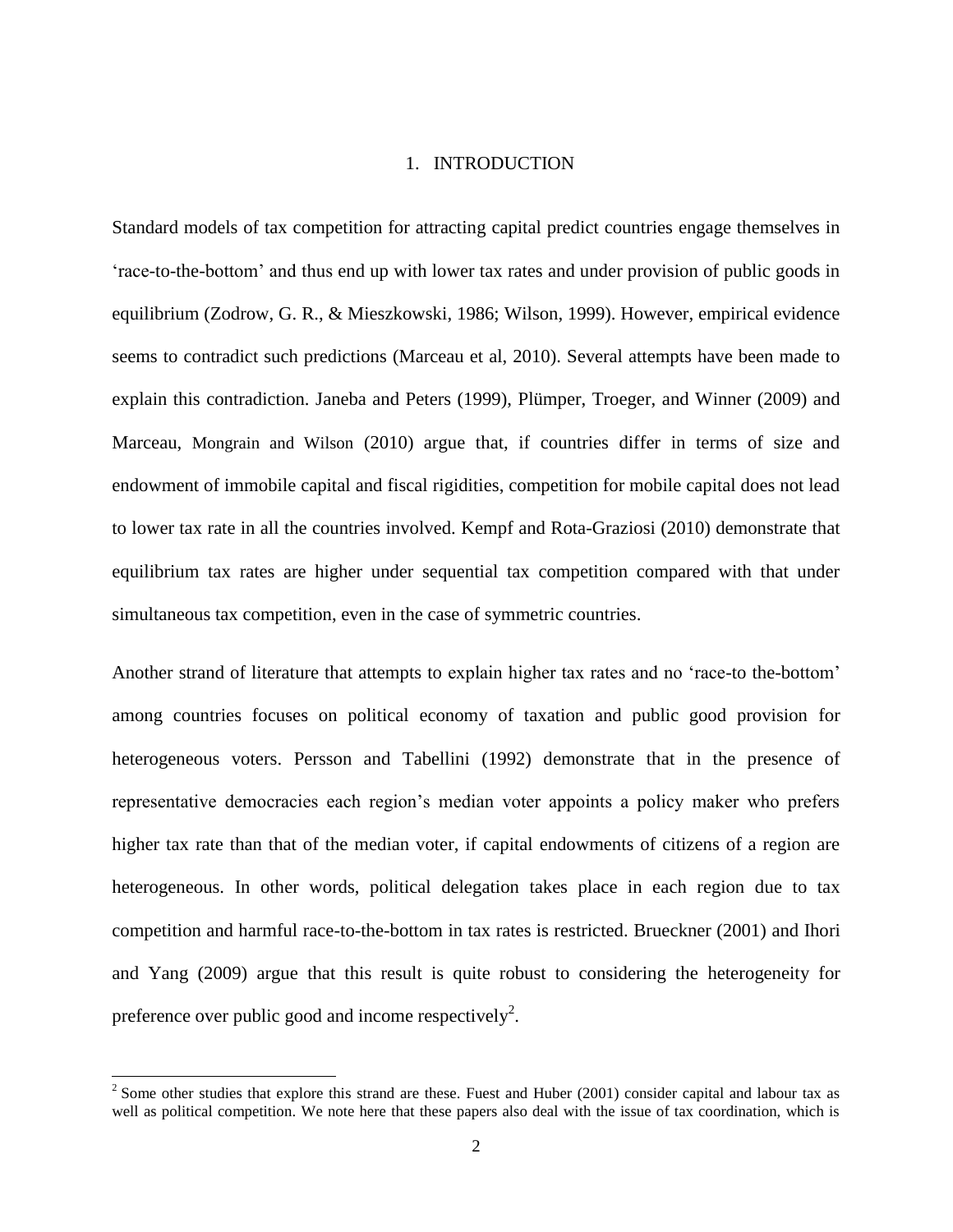In these strands of literature, we focus on two mechanisms that are explored to provide theoretical justification for empirical evidence on control in "race-to-the-bottom". While the first strand"s emphasis is on either regional asymmetry or nature of competition (simultaneous, sequential); the second strand highlights the implications of political economy aspect of capital taxation. Though these studies provide independent and plausible justification behind restriction in "race-to-the-bottom", not much theoretical understanding exists on the interaction of these two mechanisms and their impact on tax rates, capital allocation and related outcomes.

The objective of this paper is to analyze tax competition when these mechanisms are synthesized together<sup>3</sup>. Particularly, we consider the case where regions have a representative democracy and policy maker is elected by majority voting; next policy makers in both the regions decide the tax rate sequentially (i.e. regions act as leader and follower). The focus of this model is to include the features of political delegation and leadership in tax competition. We intend to understand the implication of such structure of decision making on capital taxation. Especially whether combination of these mechanisms can lead to very high tax rates or there is a corrective mechanism which can lead to a check on the increasing tax rates. In other words, we intend to analyze whether there is an optimal level of tax rate that is desirable by the governments arising endogenously (as suggested in Marceau et al., 2010).

beyond the scope of the present paper. Other papers in this stream of literature do not consider representative democracy. Rauscher (1998) and Edwards and Keen (1996) consider that governments are concerned about size of public sector as in "Leviathan models", Wilson (2005) assume self interested bureaucrats decide the public expenditure policy while electorates decide the tax policy, and Perroni and Scharf (2001) assume direct democracy in competing regions.

<sup>&</sup>lt;sup>3</sup> There exist a handful of studies analyzing the empirical evidence for leadership in taxation as well as political economy aspect of taxation. Altshuler and Goodspeed (2015), establish that there is leadership in tax rate determination in the context of USA and European countries, with USA acting as leader and European countries follow. In the context of political economy, Ashworth and Heyndels (1997), analyze the politician"s preference for local taxation and find that the policy makers have inclination towards moderate and higher tax rates with a focus on getting re-elected. Osterloh and Debus (2012) empirically establish the hypothesis that left leaning policy makers opt for higher tax rates, in the context of European countries.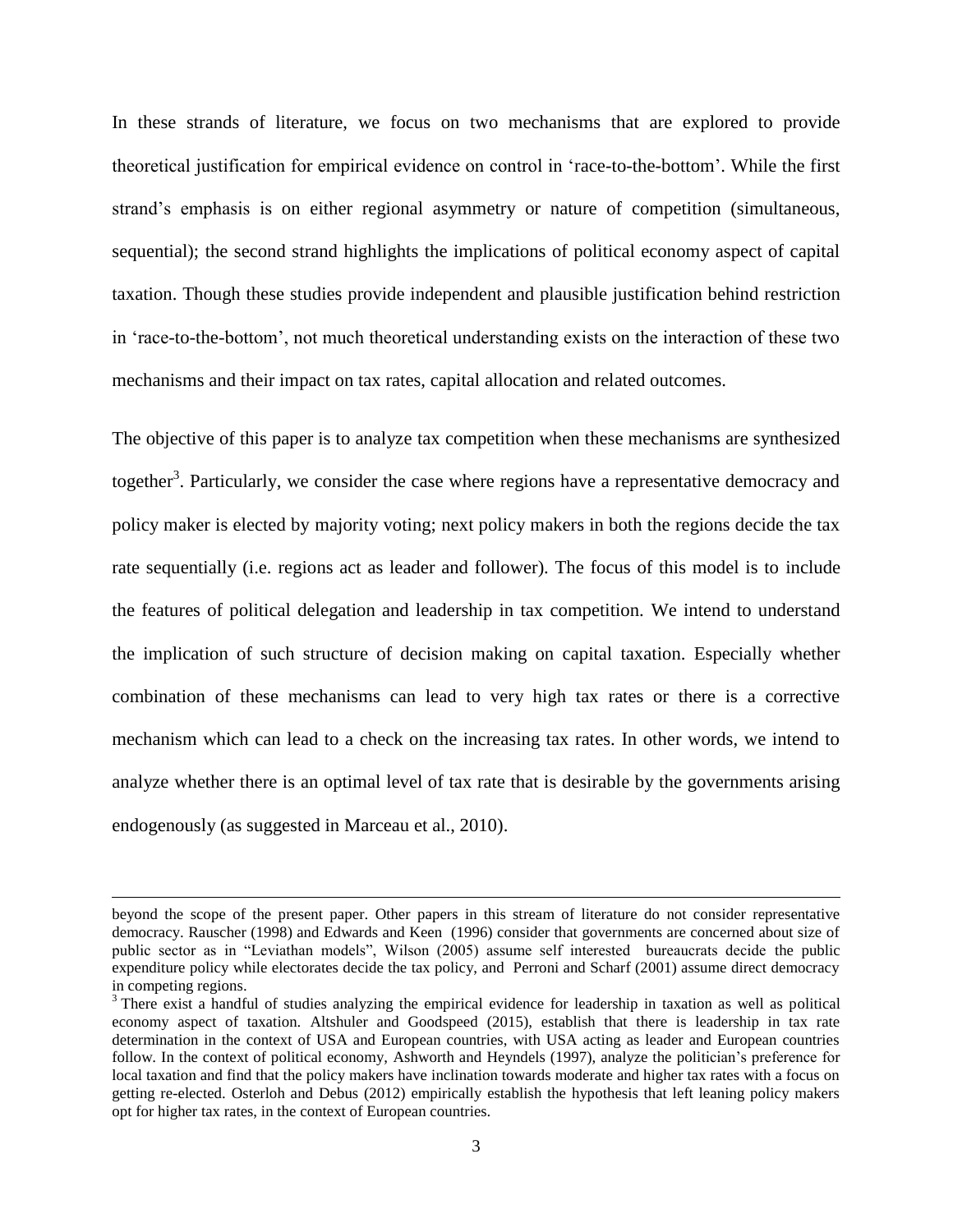This study is closer to Ihori and Yang (2009) and Kempf and Rota-Graziosi (2010) in its structure of the model. The main deviations from these papers are as follows. First, we analyze and compare both sequential and simultaneous choice of tax rates by the regions (in the spirit of Kempf and Rota-Graziosi, 2010), which is different from Ihori and Yang (2009), which only consider simultaneous tax competition. Further instead of capital endowment heterogeneity (Ihori and Yang, 2009; Persson and Tabellini, 1992), we focus on public good heterogeneity across citizens. The political delegation through majority voting is in line with Ihori and Yang, (2009). We deviate from Kempf and Rota-Graziosi (2010), in a sense that we do not explicitly model the endogenous choice of leadership in the tax competition. We consider it to be exogenous in the model<sup>4</sup>. The reason is that our main focus remains on the interaction of intraregional political competition and inter-regional sequential tax competition and their effect on taxation and capital allocation across regions.

The main findings from our model are as follows. We show that, in the first stage of the model, the follower region"s voters delegate the task to decide its tax rate on capital to a candidate whose preference for public good is more than that of the median voter, as in the case of simultaneous move game. In other words, such policy maker will levy higher tax rate to provide for public good. On contrary, no such political delegation takes place in the leader region, in which the median voter herself becomes the policy maker and decides the tax rate. This result is new 5 .

The intuition behind the result is as follows. In the first stage, the median voters of both the region anticipate that, for any given tax rate of the leader region, the follower region has the

 $\overline{a}$ 

<sup>&</sup>lt;sup>4</sup> The endogenous choice of leader and follower in tax competition with political delegation can be explored in future research, but remains beyond the scope of this study.

<sup>&</sup>lt;sup>5</sup> In the literature (Ihori and Yang, 2009; Persson and Tabellini, 1992 and others), we observe that in simultaneous tax competition, the voters in a region have unilateral incentive to delegate the policy making.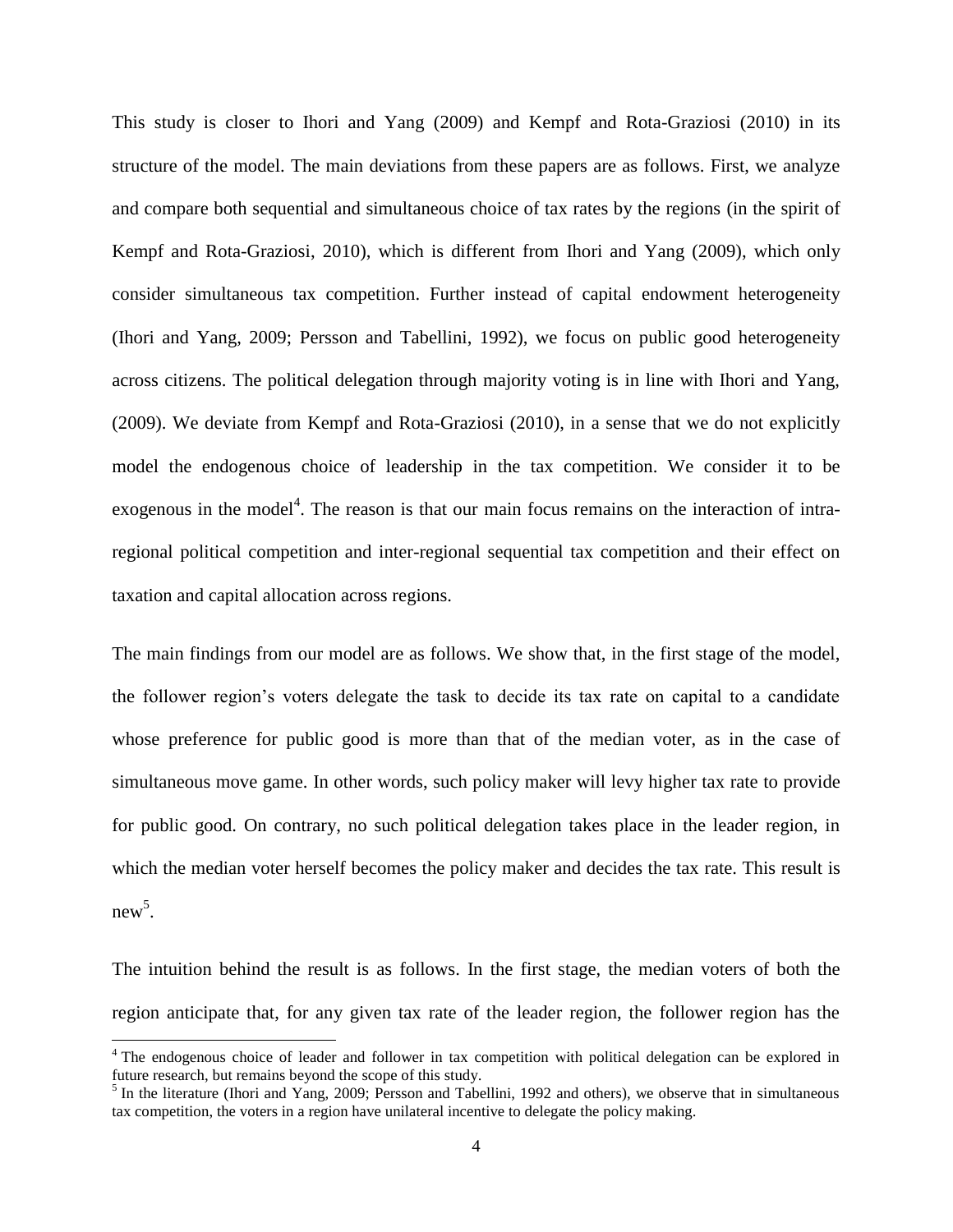incentive to set a lower tax rate in the second stage. However, if the follower region can credibly convey to the leader region that it would prefer not to engage in tax undercutting, which is possible only by delegating the task to decide the tax rate to a policy maker with stronger preference for public goods than that of the median voter, the leader region would set a higher tax rate compared to that in the case of no delegation in the follower region. That is, by making political delegation in the first stage the follower region can induce the leader region not to engage in race-to-the-bottom.

On the other hand, the leader region being at a disadvantageous position, since it needs to set the tax rate first, does not have any incentive to set a tax rate that is higher than its median voter"s preferred tax rate. Moreover, the leader region also recognizes that it is harmful to set a tax rate that is lower than the median voter"s preferred rate, since that would induce the follower region to set a lower tax rate. As result, no political delegation takes place in the leader region, unlike as in the follower region or in the case of simultaneous move tax competition. Clearly, timings of moves in tax competition have implications for political competition, which, in turn, affect the equilibrium tax rates. These findings also highlight that with implementation of leadership and political delegation, the tax rate imposed by the regions does not shoot up, but there is a corrective mechanism at place due to the following reasons. First, the sequential choice of tax rates restricts the "race-to-the-bottom" by providing a credible mechanism where one region commits to a tax rate and the follower region though charges a lower tax rate, does not lead to the undercutting race. Second, political delegation with heterogeneous preferences for public good among the citizens, there is a natural restriction on tax rates in race-to-the-bottom due to provision of public good through tax revenue generation. In this model, what is interesting is that regions do not necessarily use both the mechanism to restrict the race but can opt for one or both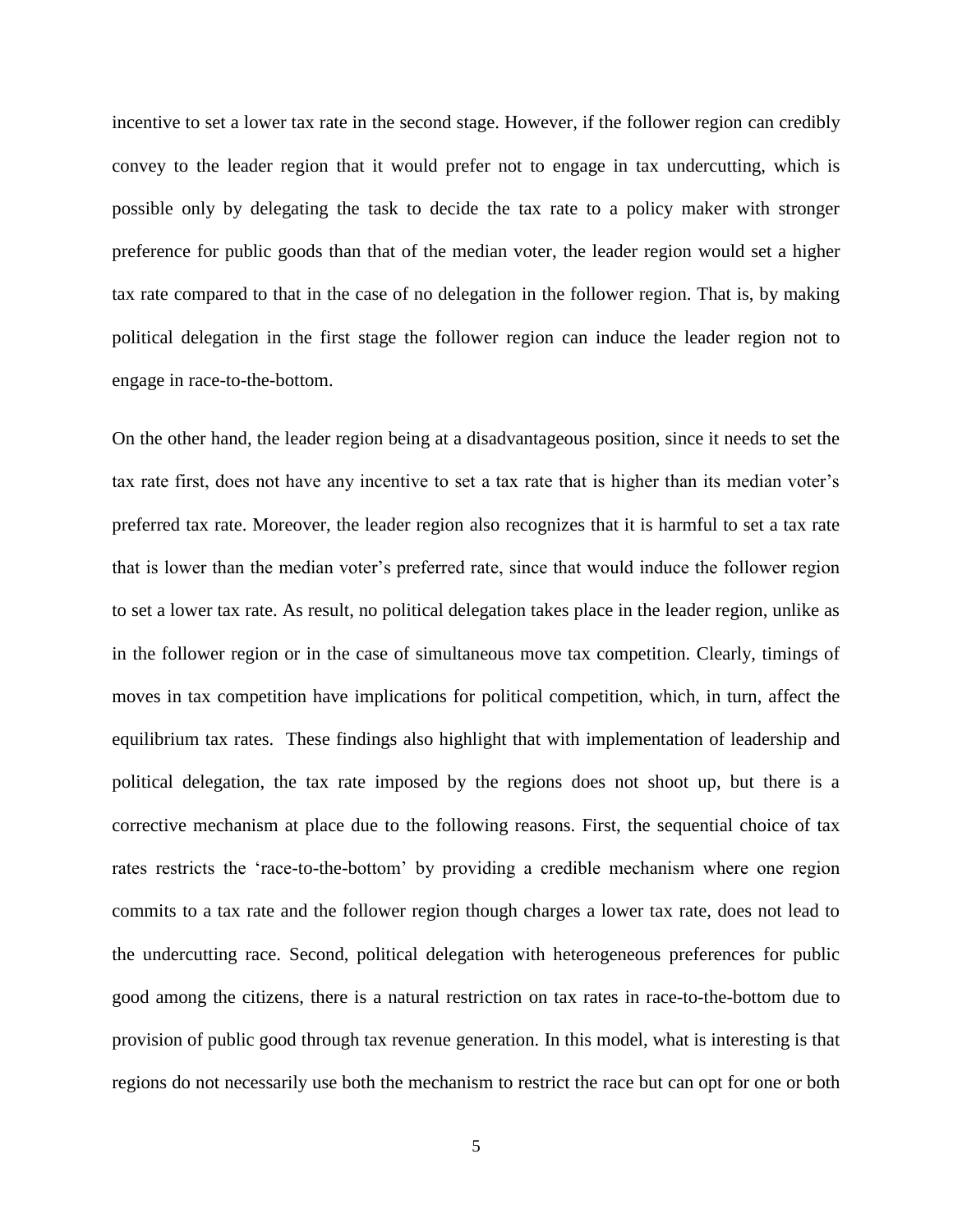based on some optimal and desirable level of tax rate and corresponding tax revenue for providing public good to the residents.

The rest of the paper is organized as follows. In section 2, we outline the model with intraregional political competition and inter-regional tax competition. In section 3, we solve the case of simultaneous tax competition to provide the benchmark case. Followed by that, in section 4, we get the results in sequential tax competition. Section 5 concludes.

# 2. BASIC MODEL

We consider two symmetric regions, i.e. 1 and 2, competing for foreign owned mobile capital using tax rates. Each of the two regions provides local public good, which is fully financed by tax revenue. Each of the two regions is inhabited by  $N$  individuals (voters). There are two factors of production: labour  $(L)$  and capital  $(X)$ . Labour is immobile, while capital is fully mobile.

For simplicity, we assume that each region has a fixed endowment of labour, normalized to one i.e L=1. Moreover, each individual is endowed with equal amount of labour,  $\theta = \frac{1}{N}$  $\frac{1}{N}$ . Total amount of available capital is assumed to be X, which is allocated between the two regions through a perfectly competitive capital market.

The production function of representative firm of region *i* is given by  $Y = F(X_i, L_i)$ ,  $i = 1, 2$ , where  $X_i$  is capital allocated to region *i* and  $L_i = 1$ , assuming full employment. This production function in an intensive form can be written as  $y = f(x_i)$ , where  $x_i = \frac{x_i}{l_i}$  $\frac{x_i}{L_i} = X_i, f'(x_i) > 0,$  $f''(x_i) < 0$ ,  $f'''(x_i) \ge 0$  and  $f'''(x_i) = f'''(x_j)$ , as in Laussel and Le Burton (1998).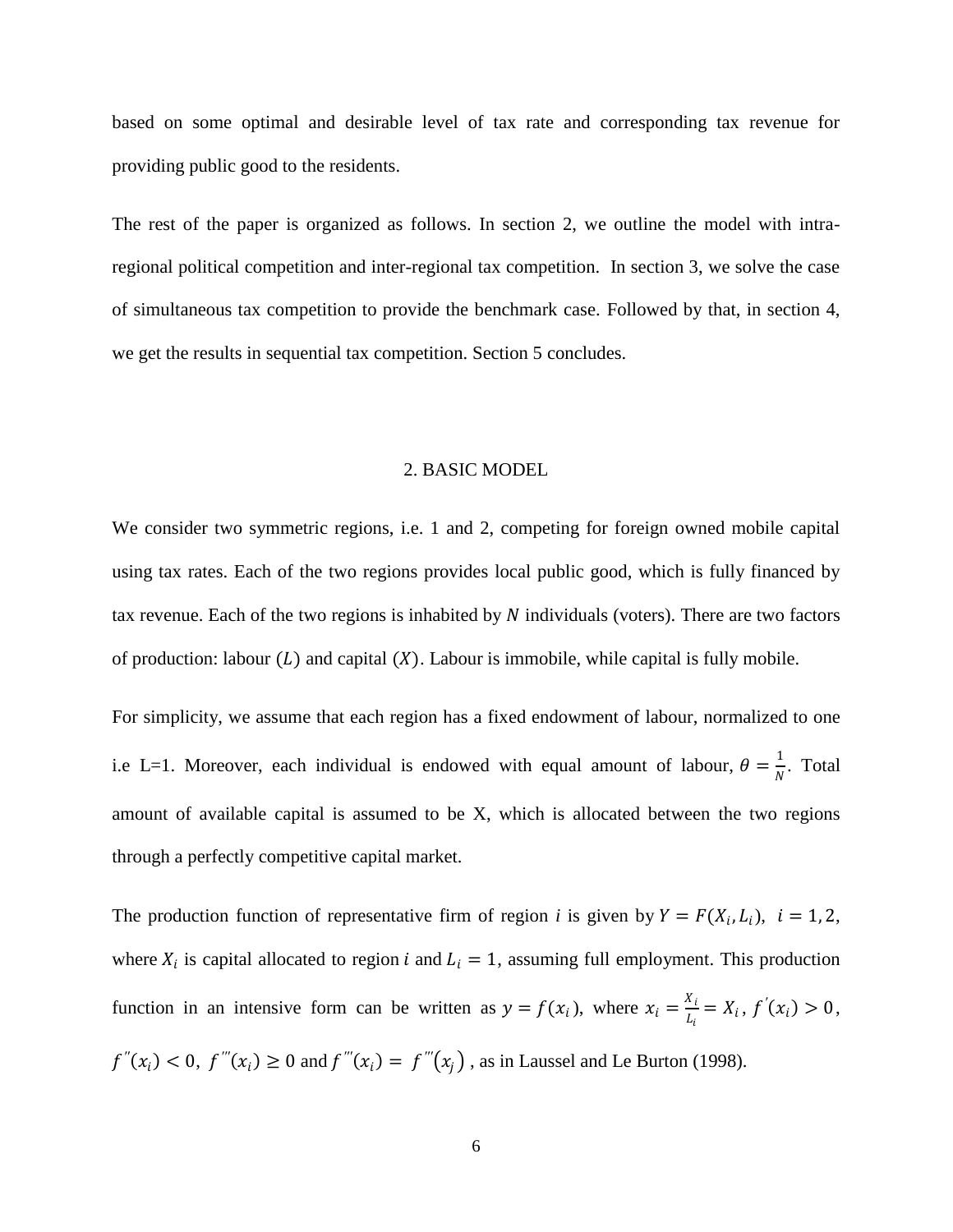**Capital allocation:** Capital market is assumed to be perfectly competitive, capital is paid according to its marginal productivity net of taxes,  $[f'(x_i) - t_i]$ , where  $t_i$  is the tax rate in region *i*.<sup>6</sup> To rule out the possibility of arbitrage in equilibrium, we have  $[f'(x_i) - t_i] = [f'(x_j) - t_i]$  $t_j$ ];  $i, j = 1, 2; i \neq j$ . We consider that available mobile capital is fully allocated between the two regions  $(x_1 + x_2 = X)$  and net return from the last unit of investment is positive ( $[f'(x_i)$  $t_i$ ] > 0,  $\forall i = 1, 2$ ). Therefore, for any  $t_1, t_2$ , the arbitrage proof allocation of mobile capital between two regions is given by,  $f'(x_1) - t_1 = f'(x_2) - t_2 > 0$  and  $x_1 + x_2 = X$ .

The equilibrium allocation of capital, given the tax rates, between the two regions is as follows:  $x_1 = x_1(t_1, t_2)$ ,  $x_2 = x_2(t_1, t_2)$  along with following conditions:

$$
\frac{\partial x_i}{\partial t_i} = \frac{1}{f''(x_i) + f''(x_j)} = -\frac{\partial x_i}{\partial t_j} < 0,\tag{1a}
$$

$$
\frac{\partial^2 x_i}{\partial t_i^2} = \frac{-\left(f'''(x_i) - f'''(x_j)\right) \frac{\partial x_i}{\partial t_i}}{\left(f''(x_i) + f''(x_j)\right)^2} = 0
$$
\n(1b)

and 
$$
\frac{\partial^2 x_i}{\partial t_j t_i} = \frac{\left(f'''(x_i) - f'''(x_j)\right) \frac{\partial x_i}{\partial t_i}}{\left(f''(x_i) + f''(x_j)\right)^2} = 0,
$$
 (1*c*)

where *i*,  $j = 1, 2$ ,  $i \neq j$ ; since  $f''(x_i) < 0$  and  $f'''(x_i) = f'''(x_j)$ . To ensure existence of interior solution, we assume that the elasticity  $(\eta_i)$  of capital allocation to a region with respect to that region"s tax rate is less than one:

$$
\eta_i = -\frac{t_i}{x_i} \frac{\partial x_i}{\partial t_i} < 1, \qquad i = 1, 2. \tag{2}
$$

<sup>&</sup>lt;sup>6</sup> Price of good *y* is assumed to be one.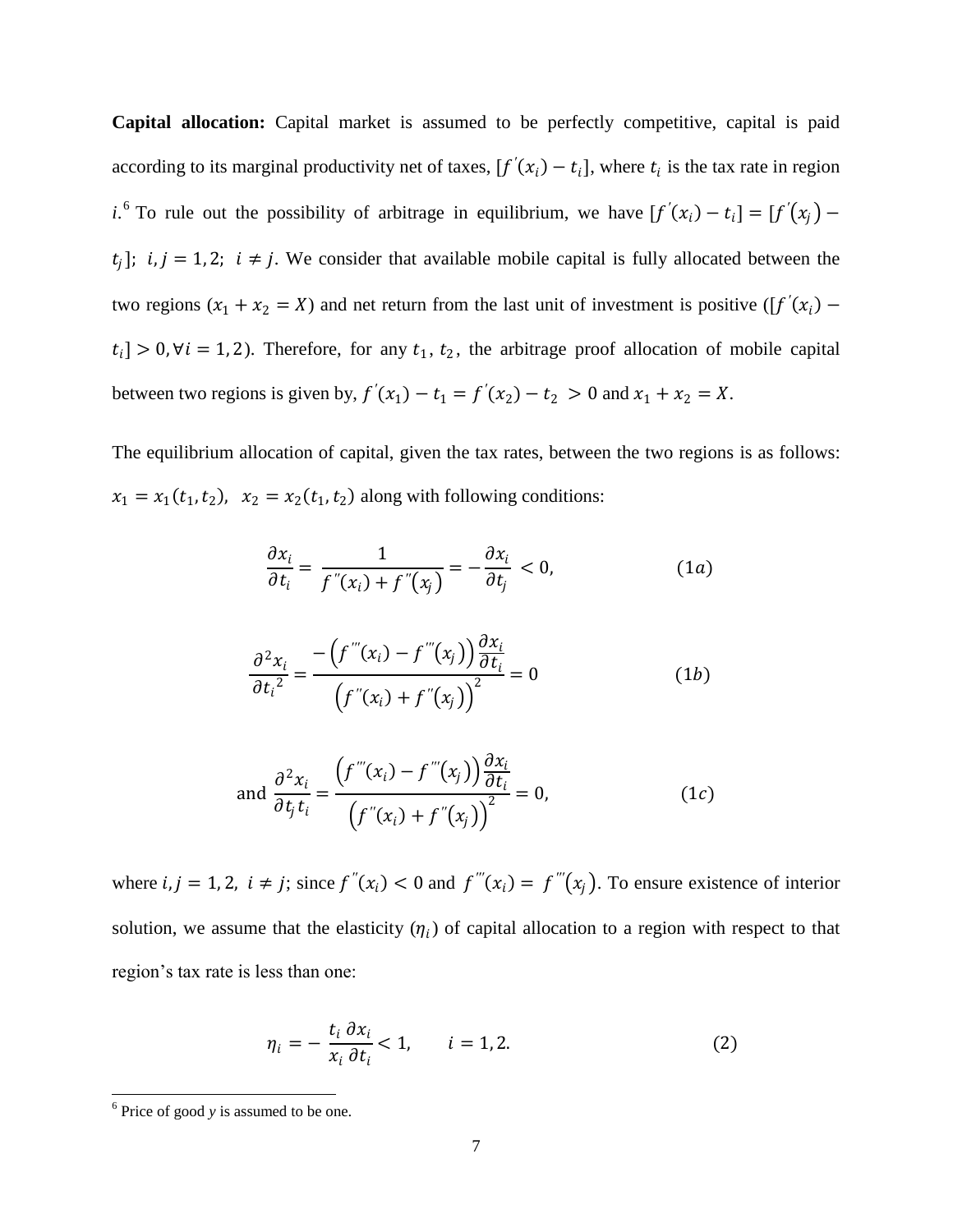**Individuals' (citizens') characteristics:** Utility function of a typical individual *n* of region *i* is as follows.

$$
U^{n,i}(c_{n,i}, g_i) = c_{n,i} + \alpha_{n,i} v(g_i),
$$
\n(3)

where  $c_{n,i}$  is the amount of private good consumed by individual *n* of region *i*,  $g_i$  is the amount of public good available in region *i*,  $\alpha_{n,i}$  ( $> 0$ ) represents the preference of that individual for public good and  $v'(g_i) > 0 > v''(g_i)$ ,  $i = 1, 2, n = 1, 2, ..., N$ . Clearly, higher value of  $\alpha_{n,i}$  indicates stronger preference for public good, and each individual has singled peaked preference for public good. We assume that distribution of  $\alpha_n$  is symmetric across regions, which implies that  $\alpha_{n,i} = \alpha_{n,j} = \alpha_n$ . The median of distribution of  $\alpha_n$  is assumed to be  $\beta$ , indicating each region's median voter's preference for public good. We also assume that the measure of relative risk aversion with respect to public good consumption is less that one.

$$
-\frac{g_i v''(g_i)}{v'(g_i)} < 1, \qquad i = 1, 2 \tag{4}
$$

Condition (4) implies that, due to increase in public good, marginal utility of public good decreases less than proportionately than the increase in public good. This means with increase in the income level of individual, the preference for public good still remains strong. This is a standard assumption holding for a large class of utility functions and is in line with the behavioral aspects of individuals (Pratt, 1964).

Moving on, note that, if  $x_i$  amount of mobile capital is invested in region  $i$ , gross returns to the owners of mobile capital from investment in region *i* is  $[x_i f'(x_i)]$ , since capital is paid according to its marginal productivity. And, the total wage bill paid to region *i* is  $[f(x_i) - x_i f'(x_i)]$ . Each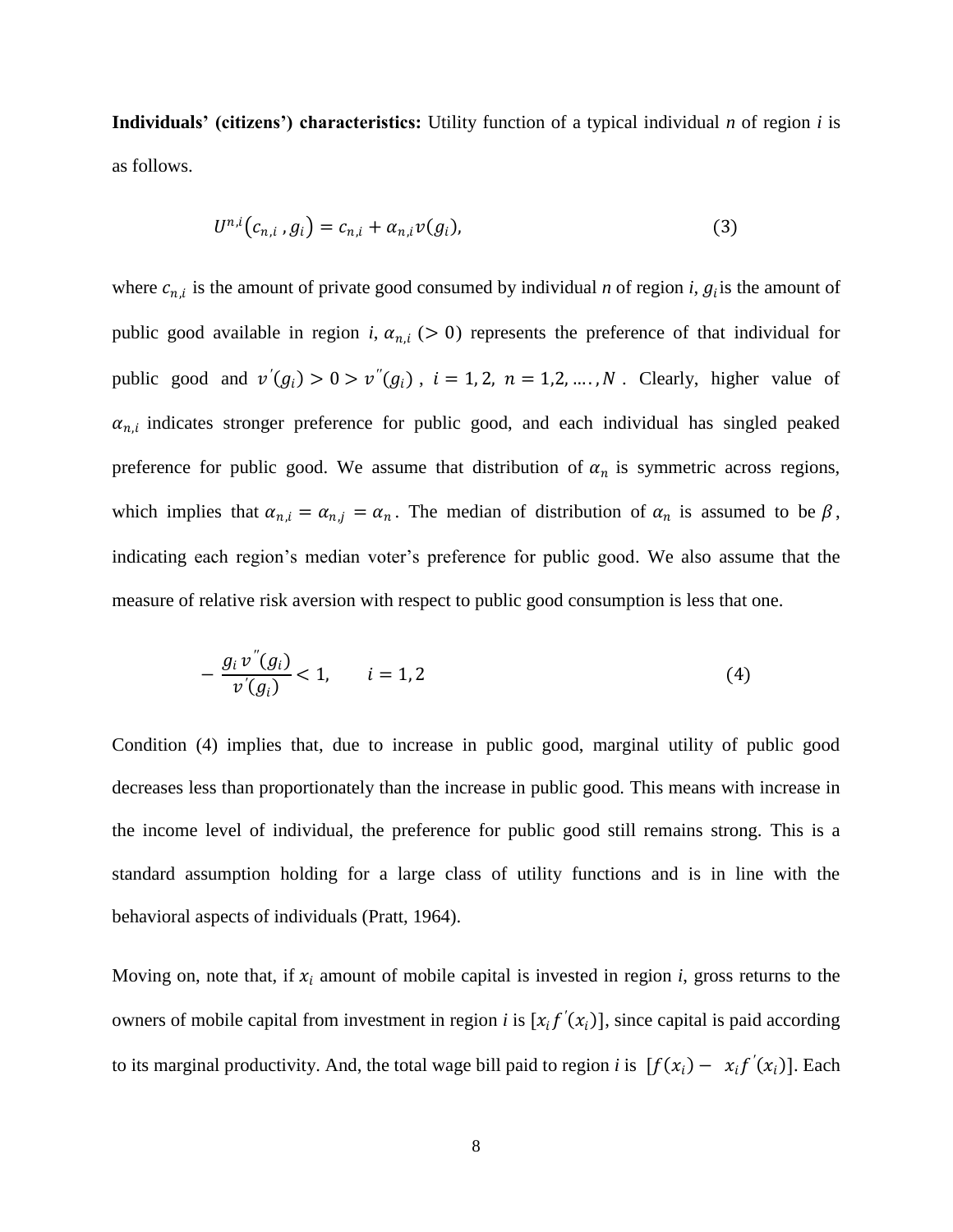individual supplies  $\theta = \frac{1}{N}$  $\frac{1}{N}$  amount of labour, we can write the budget constraint of a typical individual *n* of region *i* as follows.

$$
c_{n,i} = \theta[f(x_i) - x_i f'(x_i)], \ i = 1, 2
$$
\n(5)

**Governments' budget constraints:** Since public good is fully financed by the tax revenue, the balanced budget constraint of the government of region *i* can be written as,

$$
g_i = t_i x_i, \quad i = 1, 2. \tag{6}
$$

Substituting (4), (5) and (6) in equation (3), we can write the utility function of a typical individual *n* of region *i* as follows.

$$
U^{n,i}(t_i, t_j) = \theta c_{n,i}(t_i, t_j) + \alpha_{n,i} v(t_i, t_j)
$$
  
= 
$$
\theta \left[ f\left(x_i(t_i, t_j)\right) - x_i(t_i, t_j) f'\left(x_i(t_i, t_j)\right) \right] + \alpha_{n,i} v\left(t_i x_i(t_i, t_j)\right), \quad (7)
$$

where  $x_i(t_i, t_j)$  is obtained from capital market condition. To keep the analysis tractable, we assume that the utility function  $U^{n,i}(t_i,t_j)$  is concave in  $(t_i,t_j)$ .

In this setting, how tax rate of own region and the other region affect the provision of public good and utility from it is characterized as follows:

*Lemma 1: Utility of public good increases at a decreasing rate with increase in own tax rate, and, this effect is increasing in rival region's tax rate:*

$$
\frac{\partial [\alpha_{n,i}v(g_i)]}{\partial t_i} > 0, \frac{\partial^2 [\alpha_{n,i}v(g_i)]}{\partial t_i^2} < 0 \text{ and } \frac{\partial^2 [\alpha_{n,i}v(g_i)]}{\partial t_j \partial t_i} > 0 \forall i, j = 1, 2; i \neq j.
$$

Proof: See Appendix A1.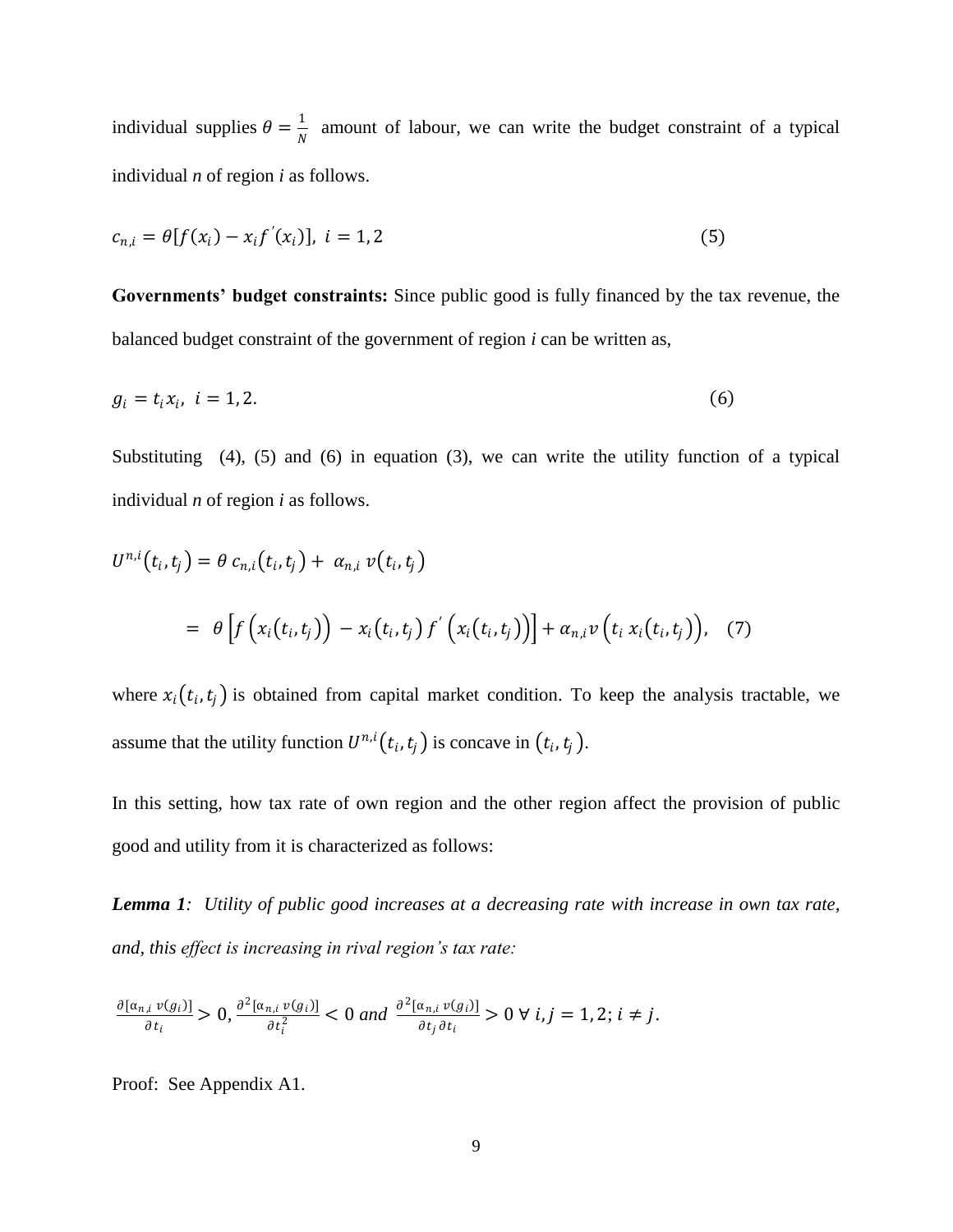**Political setup and voting mechanism:** We consider that there is representative democracy in each of the two regions. The representative of citizens i.e. the policy maker, is determined through political competition guided by the majority voting rule, as in Osborne and Slivinski (1996) and Besley and Coate (1997). Next, the policy makers of the two regions decide tax rates. We assume that there is no cost attached to contest in election and, thus, each individual is a possible candidate. Moreover, individuals" preferences over tax rates are assumed to be single peaked.<sup>7</sup> That is, an individual prefers a particular tax rate the most, and her utility is decreasing in absolute difference between that tax rate and the actual tax rate. Therefore, by the median voter theorem, the median voter of a region decides the policy maker of that region.<sup>8</sup> Please refer to the appendix of the paper for detailed definition of single peaked property and median voter theorem.

*Theorem*<sup>9</sup>: If tax rate (t) is a single dimensional choice and all the voters have single peaked *preferences defined over tax rate, the selection of the median voter cannot lose under majority voting rule.*

Proof: See Appendix A2.

Note that the median voter of a region herself need not necessarily be the policy maker of that region. Following the tradition of existing literature, if the policy maker is someone different from the median voter, we say that there is political delegation. On the other hand, we say that there is no political delegation, if median voter herself is the policy maker. Nevertheless, in the case of political delegation, the median voter selects such a policy maker whose optimum policy maximizes the objective of the median voter, since the policy maker must have the support of the majority.

Having outlined the model, the next section analyzes the simultaneous tax competition case.

<sup>&</sup>lt;sup>7</sup>The policy preference of a voter is said to be single peaked, if his preference ordering for alternative choices is dictated by their relative distance from his\her bliss point (Persson and Tabellini, 2000).

 ${}^{8}$ If the individual voters have single peaked preferences over a given ordering of the policy alternatives, a Condorcet winner always exists and coincides with the median voter's policy choice. See, Persson and Tabellini (2000) for an excellent discussion on voting mechanism and median voter theorem.

 $<sup>9</sup>$  Dennis Mueller (2003)</sup>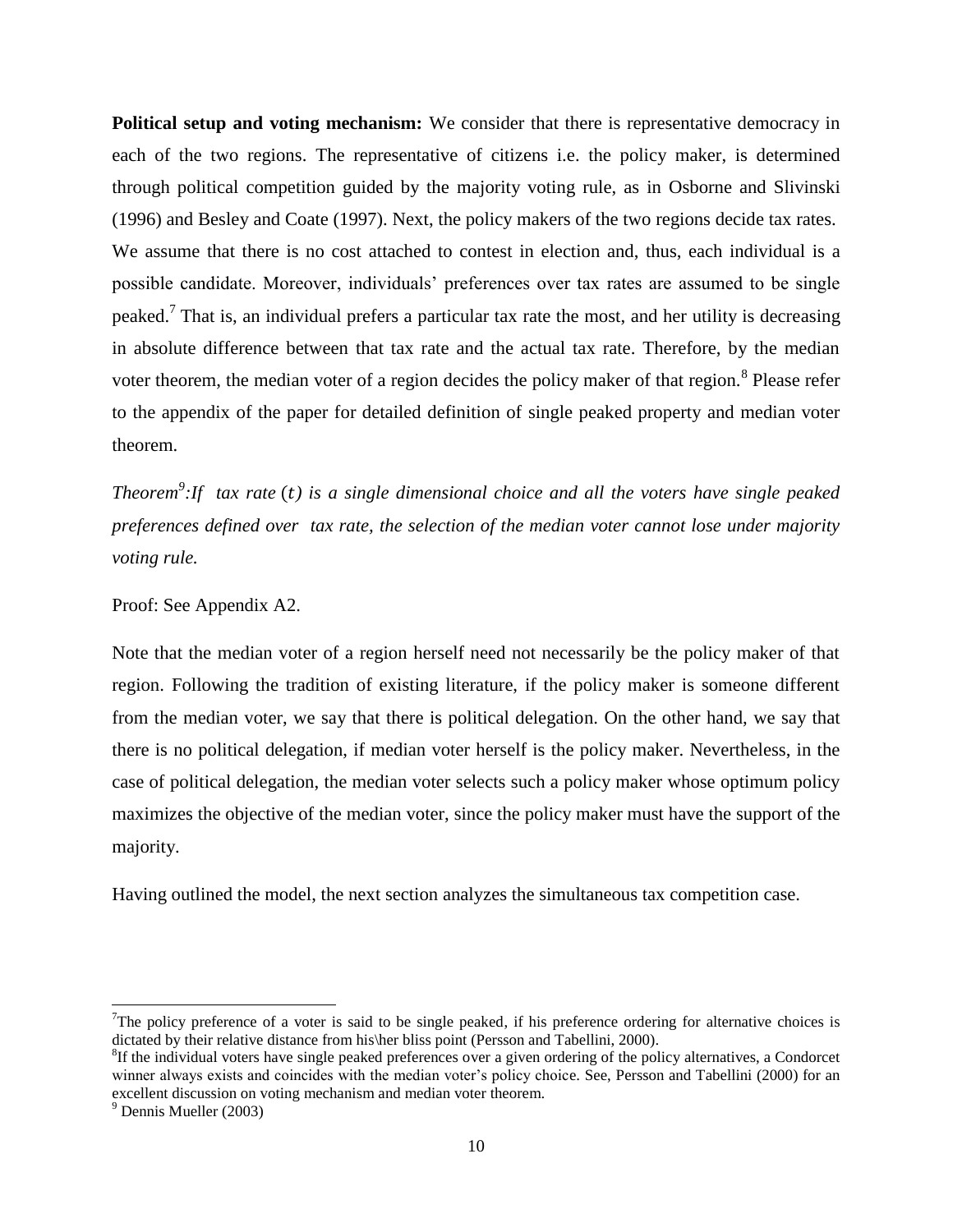# 3. SIMULTANEOUS MOVE TAX COMEPTITION

In this section, we consider that the policy makers of the two regions are engaged in simultaneous move tax competition. The stages of the game involved are as follows.

- Stage 1: Policy makers of the two regions are elected through political competition, guided by majority voting rule, in the two regions. In other words, each region"s median voter decides whether to delegate the task to determine its tax rate or not.
- Stage 2: Policy makers of the two regions decide their respective tax rates simultaneously and independently.

Stage 3: Owners of mobile capital decide the allocation of capital between the two regions.

We note here that Ihori and Yang (2009) also consider a similar setup. Since our primary interest is to examine the implications of timing of move in tax competition, it is important to present the results corresponding to simultaneous move tax competition in order to alienate the effects of timing of move.

We solve the game using standard backward induction method, starting from Stage 3. Note that, in Stage 3, allocation of capital between the two regions is determined by condition (1a) and (1b), irrespective of the nature of tax competition (simultaneous or sequential) and outcome of Stage 1. Moreover, conditions (1a)-(1c) always hold true, irrespective of timing of move in tax competition.

Now, in Stage 2, the problem of the policy maker of region *i*, denoted by (*p, i*), can be written as follows.

$$
MaxU^{p,i}(t_i,t_j) = \theta c_{p,i}(t_i,t_j) + \alpha_{p,i} v(t_i,t_j),
$$
\n(8)

Where expressions for  $c_{p,i}(t_i, t_j)$  and  $v(t_i, t_j)$  are as in (7) corresponding to  $n = p$ ;  $\forall i, j = 1, 2$ ;  $i \neq j$ .

The first order condition of problem (8) can be written as,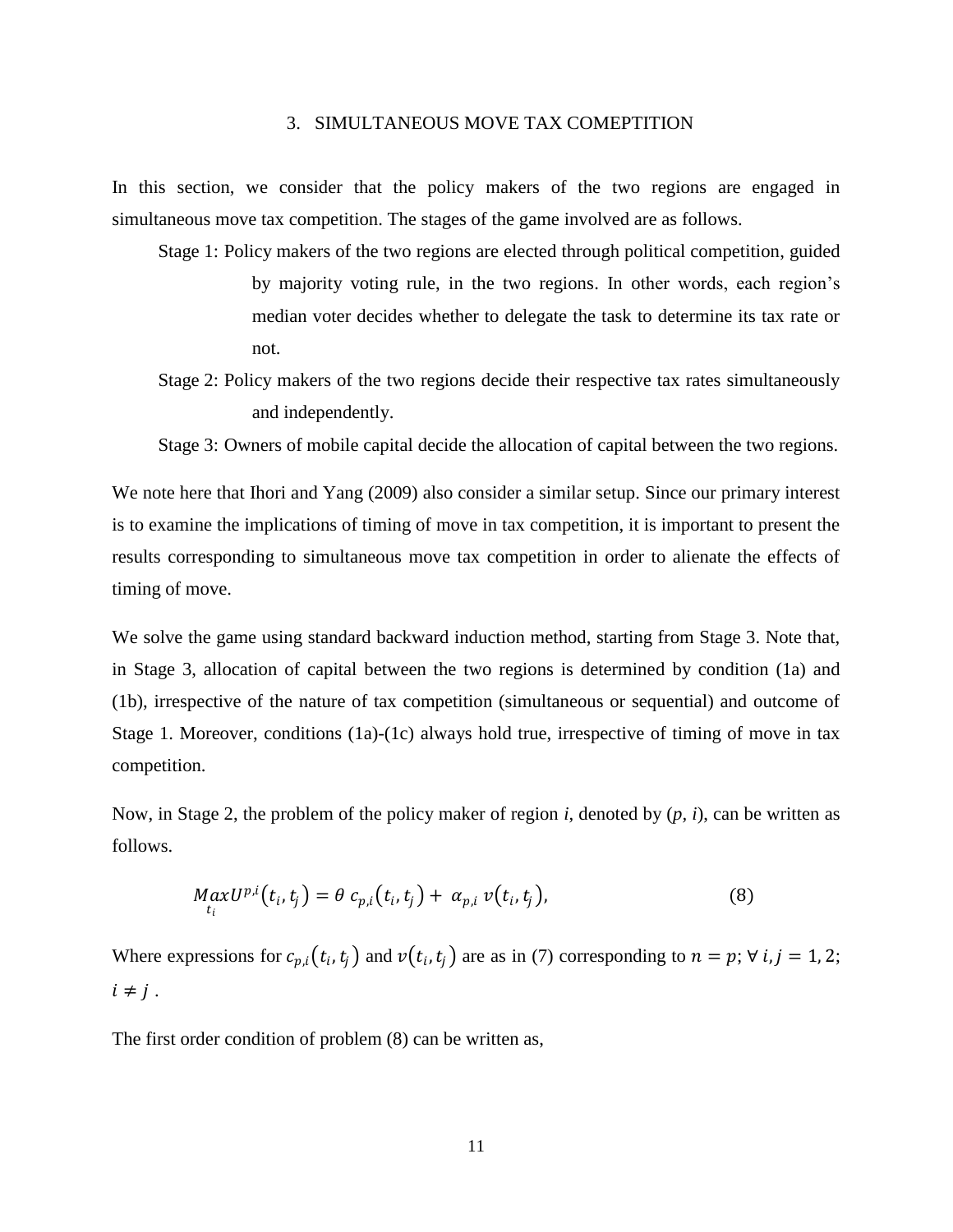$$
\frac{\partial U^{p,i}(t_i, t_j)}{\partial t_i} = \theta \left[ -x_i f''(x_i) \frac{\partial x_i}{\partial t_i} \right] + \alpha_{pi} v'(g_i) \left[ t_i \frac{\partial x_i}{\partial t_i} + x_i \right] = 0 \tag{9a}
$$

The second order condition of maximization is satisfied, since *U*(.) is assumed to be concave. Therefore, the tax reaction functions of the two policy makers are given by (9a).

*Lemma 2: The absolute slope of the tax reaction function of the region j's policy maker, in*   $t_i - t_j$  plane, is less than one : $\frac{\partial t_j}{\partial t_k}$  $\frac{\partial v_j}{\partial t_i}$  $p$ .j  $< 1, i, j = 1, 2, i \neq j.$ 

Proof: See Appendix A3.

Lemma 2 implies that the slope of the region *i*'s policy maker in  $t_i - t_j$  plane, is greater than one,  $\frac{\partial t_j}{\partial t}$  $\frac{\partial c_j}{\partial t_i}$ p,i  $> 1$ , since  $\frac{\partial t_i}{\partial t_j}$ p,i  $< 1$ .

Now, note that 
$$
\frac{\partial^2 U^{p,j}(t_i, t_j)}{\partial t_i \partial t_j} = \left\{ \theta \left[ x_j f^{'''}(x_j) + f^{''}(x_j) \right] \left( \frac{\partial x_j}{\partial t_j} \right)^2 \right\} + \left\{ \alpha_{p,j} \left[ v'(g_j) + v^{''}(g_j) g_j \left( 1 - y_j \right) \right] \right\}
$$

 $(\eta_j)\big] \frac{\partial x_j}{\partial t_j}$  $\left\{\frac{\partial x_j}{\partial t_i}\right\}$ ,  $i, j = 1, 2, i \neq j$ , which can be positive or negative, depending on the nature of the functional forms considered. Because, though the second term is positive (by Lemma 1), the sign of the first term is ambiguous. Therefore, for  $\frac{\partial^2 U^{pj}(t_i, t_j)}{\partial t_i}$ to be negative, the first term must be  $\frac{\partial t_i \partial t_j}{\partial t_i \partial t_j}$ negative and its magnitude must be greater than the magnitude of the second term. Otherwise,  $\frac{\partial^2 U^{p,j}(t_i, t_j)}{\partial t_i}$  $\frac{\partial \mathbf{F}(\mathbf{C}_i, \mathbf{C}_j)}{\partial t_i \partial t_j}$  is positive. In other words, marginal effect of own tax rate on utility of a policy maker increases due to increase in the rival region"s tax rate, i.e. tax rates are strategic complements, if  $\frac{\partial^2 [\theta c_{p,j}(.)]}{\partial \theta^2}$  $\partial t_i$   $\partial t_j$  $> 0$  or  $\frac{\partial^2 [\theta c_{p,j}](.)}{\partial t}$  $\partial t_{i}$   $\partial t_{j}$  $\vert \vert < \vert \frac{\partial^2 [\alpha_{p,j} v(g_j)]}{\partial x_j}$  $\partial t_{i}$   $\partial t_{j}$  . Otherwise, tax rates are strategic substitutes. We summarize these results in Lemma 3.

**Lemma 3**: Tax rates can be either strategic substitutes or strategic complements. If  $\frac{\partial^2 [\theta c_{p,j}(.)]}{\partial \theta}$  $\partial t_i$   $\partial t_j$ >

$$
0 \quad or \quad \left| \frac{\partial^2 [\theta c_{p,j}(.)]}{\partial t_i \partial t_j} \right| < \left| \frac{\partial^2 [\alpha_{p,j} v(g_j)]}{\partial t_i \partial t_j} \right| \,, \quad \text{tax} \quad \text{rates} \quad \text{are} \quad \text{strategies complements. Alternatively,}
$$
\n
$$
if \quad \frac{\partial^2 [\theta c_{p,j}(.)]}{\partial t_i \partial t_j} < 0 \quad \text{and} \quad \left| \frac{\partial^2 [\theta c_{p,j}(.)]}{\partial t_i \partial t_j} \right| > \left| \frac{\partial^2 [\alpha_{p,j} v(g_j)]}{\partial t_i \partial t_j} \right|, \quad \text{tax rates are strategic substitutes.}
$$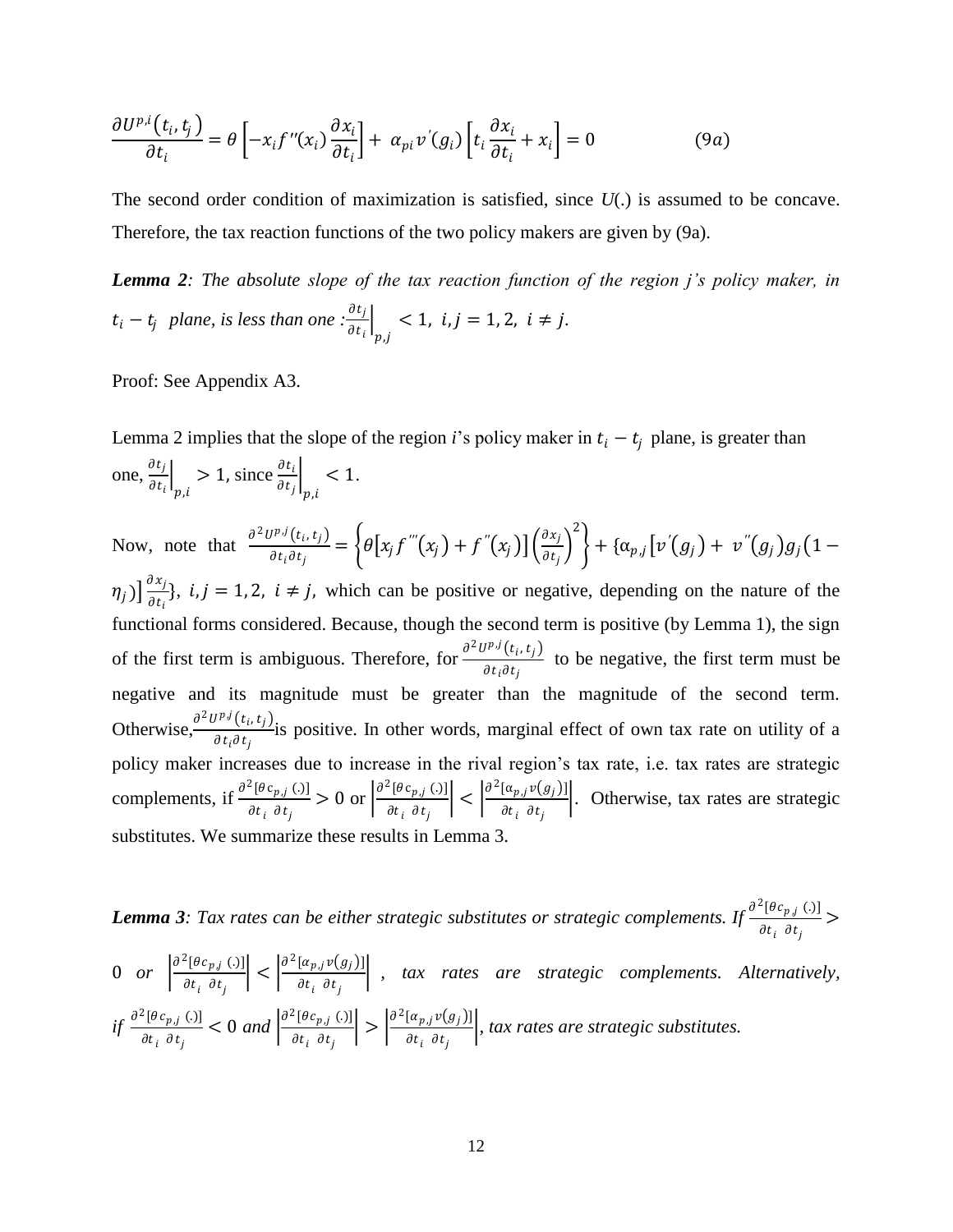It is straight forward to check that, if tax rates are strategic complements (substitutes), tax reaction functions are positively (negatively) sloped. That is, when tax rates are strategic complements (substitutes), it is optimal for a region to reduce (increase) its tax rate, if there is a decrease in its rival region's tax rate. We here note that existing studies on tax competition either undermines the case for tax rates to be strategic substitutes<sup>10</sup> or such possibilities does not arise due to the choice of specific objective functions of the government.

In the context of this paper, we assume that tax rates are strategic complements in the remaining part of the analysis $1,$  so that our results can be compared to the existing literature.

It is easy to check that, in the case of strategic complements, tax reaction functions are positively sloped, since  $\frac{\partial t_j}{\partial t_i}$ p,j  $= -\frac{\partial^2 U^{p,j}(t_i,t_j)}{\partial t_i}$  $\frac{dJ^{pj}(t_i,t_j)}{\partial t_i \partial t_j}$  /  $\frac{\partial^2 U^{pj}(t_i,t_j)}{\partial {t_j}^2}$  $\frac{\partial^2 (v_i, v_j)}{\partial t_j^2}$  and the denominator is assumed to be negative.

*Assumption: Tax rates are strategic complements and, thus, tax reaction functions of the two regions' policy makers are positively sloped:*   $p,j$  $> 0, i, j = 1, 2, i \neq j.$ 

Now, note that equation (9a) implies that  $\theta[f''(x_i)\frac{\partial x_i}{\partial x_i}]$  $\frac{\partial x_i}{\partial t_i}$  =  $\alpha_{pi} v'(g_i)[1 - \eta_i]$ , where  $\eta_i =$  $-\frac{t_i}{u}$  $x_i$  $\partial x_i$  $\frac{\partial x_i}{\partial t_i}$  < 1, by (2). Rearranging the terms, we can write the implicit form of the tax reaction function of the policy maker of region *i*, given by (9a), as follows.

$$
\frac{1}{v'(g_i)} = \frac{\alpha_{p,i}[1-\eta_i]}{\theta[f''(x_i)\frac{\partial x_i}{\partial t_i}]}, \qquad i,j = 1,2
$$
\n(9b)

The second order condition of maximization is satisfied, since *U*(.) is assumed to be concave. Solving the above two equations for region 1 and 2, given by (9b), we get the stage 2 equilibrium tax rates  $t_1^S$  and  $t_2^S$ , where the superscript denotes simultaneous move tax competition:

 $10$  The reason for the same is as follows. First, strategic substitutability of tax rates is specific condition which hold under certain assumptions and does not necessarily hold in case of some popular functional forms in the relevant literature. Second, in the tax competition literature, the possibility and results in the context of taxes being strategic substitutes has not been explored to that extant. One notable exception to this literature is Vrijburg and de Mooij (2016), who explore the conditions for strategic substitute in tax competition. Please refer to them for further discussion.

 $11$  The further exploration of outcomes of this game in the context of taxes being strategic substitute is left for future research and remains beyond the scope of this study.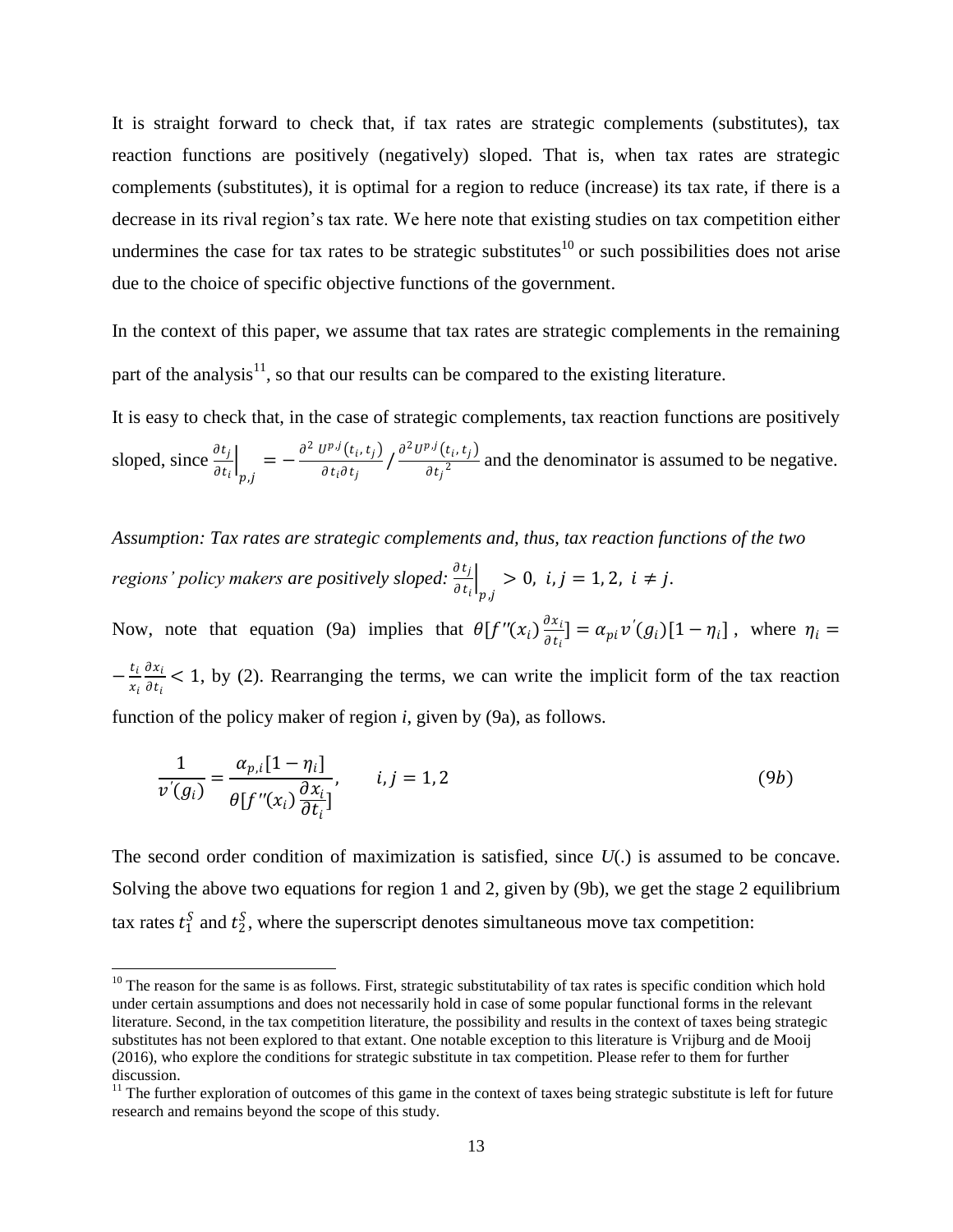$$
t_1^S = t_1^S(\alpha_{p,1}, \alpha_{p,2})
$$
 (10*a*)

$$
t_2^S = t_2^S(\alpha_{p,1}, \alpha_{p,2})
$$
 (10*b*)

Before moving to Stage 1 of the game, let us examine the effects of policy makers' preferences for public good  $(\alpha_{p,i}$ 's) on equilibrium tax rates. Since public good is financed by tax revenue collected, stronger preference for public good of the policy maker induces the policy maker to ensure higher tax revenue. Also, note that tax revenue of a region is increasing in that region's tax rate:  $\frac{\partial (t_i x_i)}{\partial x_i}$  $\frac{(t_ix_i)}{\partial t_i} = t_i \frac{\partial x_i}{\partial t_i}$  $\frac{\partial x_i}{\partial t_i} + x_i = x_i(1 - \eta_i) > 0$ , since  $\eta_i < 1$  (by (2d)). Therefore, it seems that a policy maker would set a higher tax rate, if he has stronger preference for public good. And, since tax rates are assumed to be strategic complements, increase in preference for public good of a policy maker would induce his rival to set higher tax rate too.

*Proposition 1: In the case of simultaneous move tax competition, degree of preference for public*  good of a policy maker has positive impact on tax rate of both the regions:  $\frac{\partial t_i^S}{\partial x_i}$  $\frac{\partial c_i}{\partial \alpha_{p,i}} > 0$  and  $\partial t_j^S$  $\frac{\partial c_j}{\partial a_{p,i}} > 0$ , *i, j* = 1, 2. Moreover, *increases in tax rate of a region*, *due to increase in preference of the policy maker of that region, is more than the corresponding increase in rival region's tax*  rate:  $\frac{\partial t_1^S}{\partial x_1}$  $\frac{\partial t_1^S}{\partial \alpha_{p,1}} > \frac{\partial t_2^S}{\partial \alpha_{p,1}}$  $\frac{\partial \iota_2}{\partial \alpha_{p,1}}$ .

Proof: See Appendix A4.

Finally, we turn to analyze the equilibrium choice of policy makers in the two regions in Stage 1. In particular, we are interested to examine whether the median voter delegates the task of tax determination or not. Note that, in stage 1, the decisive median voter of a region selects the policy maker so that her own utility is maximized. In other words, in Stage 1, the median voters of the two regions decide whether to delegate the task of tax determination or not, simultaneously and independently.

In Stage 1, the problem of the median voter of region *i* can be written as follows.

$$
MaxU^{\beta,i}(t_i^S,t_j^S) = \theta c_{\beta,i}(t_i^S,t_j^S) + \beta v(t_i^S,t_j^S)
$$
\n(11)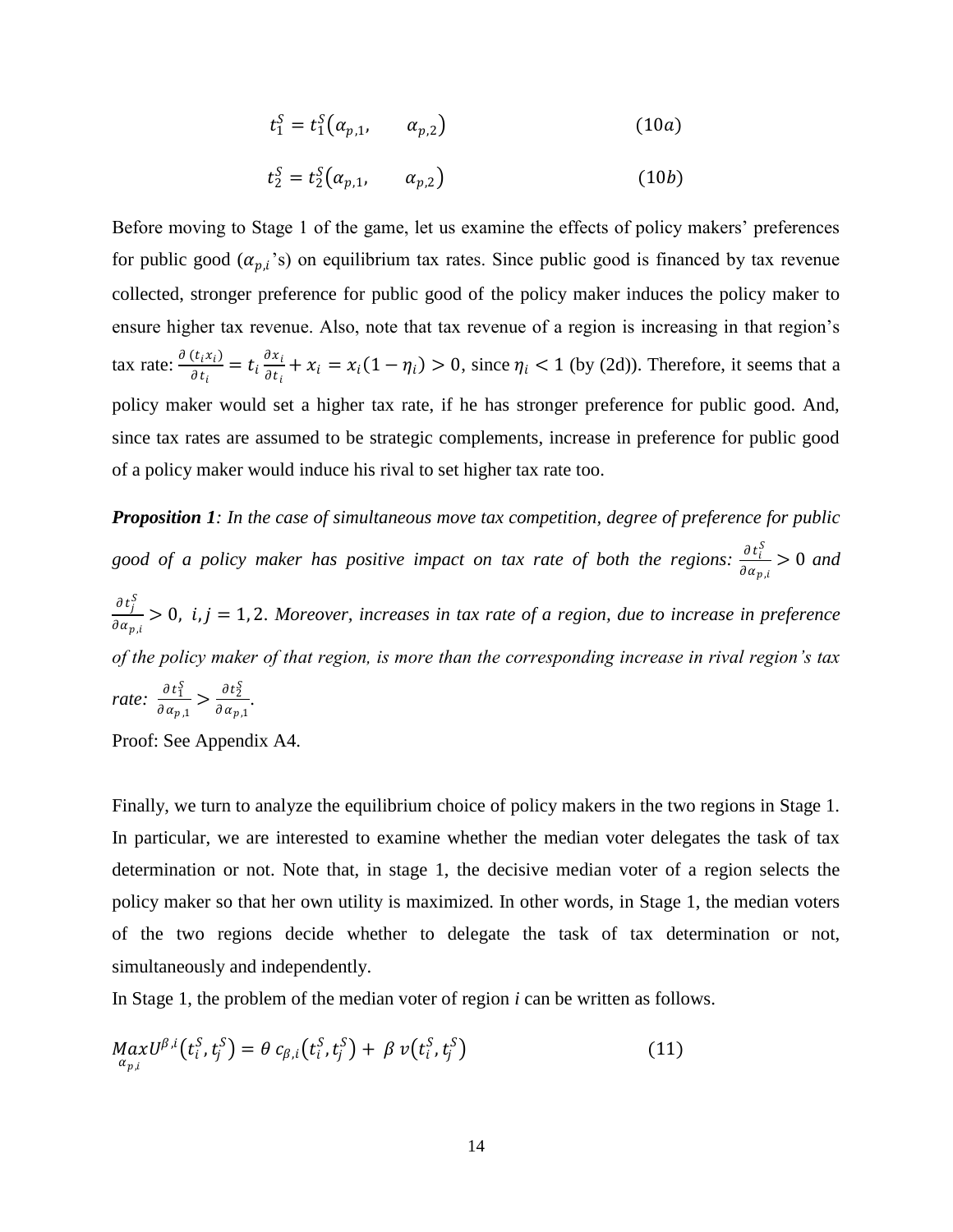$$
= \theta \left[ f \left( x_i(t_i^S, t_j^S) \right) - x_i(t_i^S, t_j^S) f' \left( x_i(t_i^S, t_j^S) \right) \right] + \beta \ v \left( t_i^S \ x_i(t_i^S, t_j^S) \right), \text{ where } t_i^S \text{ and } t_j^S \text{ are given by (10a) and (10b), and } x_i(t_i^S, t_j^S) \text{ is obtained by substituting the expressions for } t_i^S \text{ and } t_j^S \text{ to solution of (1a) and (1b).}
$$

The first order condition of the above problem yields the following.

$$
\frac{1}{v'(g_i)} = \frac{\beta[1 - \eta_i \varphi]}{\theta[f''(x_i)\frac{\partial x_i}{\partial t_i}]\varphi}, \qquad i, j = 1, 2,
$$
\n(12)

where  $\varphi = \left(\frac{\partial t_i^S}{\partial x}\right)$  $\frac{\partial t_i^S}{\partial \alpha_{p,i}} - \frac{\partial t_j^S}{\partial \alpha_p}$  $\frac{\partial t_j^S}{\partial \alpha_{p,i}}$ ) /  $\frac{\partial t_i^S}{\partial \alpha_p}$  $\frac{\partial t_i^S}{\partial \alpha_{p,i}}$ . Clearly,  $0 < \varphi < 1$ , since  $0 < \frac{\partial t_j^S}{\partial \alpha_p}$  $\frac{\partial t_j^S}{\partial \alpha_{p,i}} < \frac{\partial t_i^S}{\partial \alpha_p}$  $\frac{\partial c_i}{\partial \alpha_{p,i}}$  by Proposition 1. Note that both  $\eta_i$  and  $\varphi$  functions of  $\alpha_{p,i}$  and  $\alpha_{p,j}$ .

We get the region *i*'s median voter's desired public good preference parameter  $(\alpha_{p,i})$  from (12).<sup>12</sup> However, it appears to be cumbersome to express  $\alpha_{p,i}$  in terms of  $\beta$  (or  $\beta$  in terms of  $\alpha_{p,i}$ ), in order to gauge the relative magnitudes of  $\beta$  and  $\alpha_{p,i}$ , directly from (12). Now, substituting (9b) in equation (12), we can check whether there is political delegation in the region or not:

$$
\frac{\alpha_{p,i}[1-\eta_i]}{\theta[f''(x_i)\frac{\partial x_i}{\partial t_i}]} = \frac{\beta[1-\eta_i\varphi]}{\theta[f''(x_i)\frac{\partial x_i}{\partial t_i}]\varphi}
$$
(13)

Clearly, in equilibrium, marginal rate of substitution between the public good and the private good remains the same in Stage 1 and Stage 2 of the game. From equation (13), it is straightforward to observe that  $\alpha_{p,i} > \beta$ , since  $0 < \varphi < 1$ ,  $i = 1,2$ . That is, it is optimal for the median voter of region  $i$  (=1, 2) to delegate the task to determine tax rate on her behalf to a policy maker, who has stronger preference for public good than the median voter. And, since two regions are symmetric and tax rates are chosen simultaneously, we can say that in equilibrium elected policy makers of both the regions will have the same preference for public good:  $\alpha_{p,1}^* = \alpha_{p,2}^* > \beta$ . We summarize this result in the following Proposition.

 $\overline{\phantom{a}}$ 

<sup>&</sup>lt;sup>12</sup>Second order condition of the maximization problem (11) is satisfied.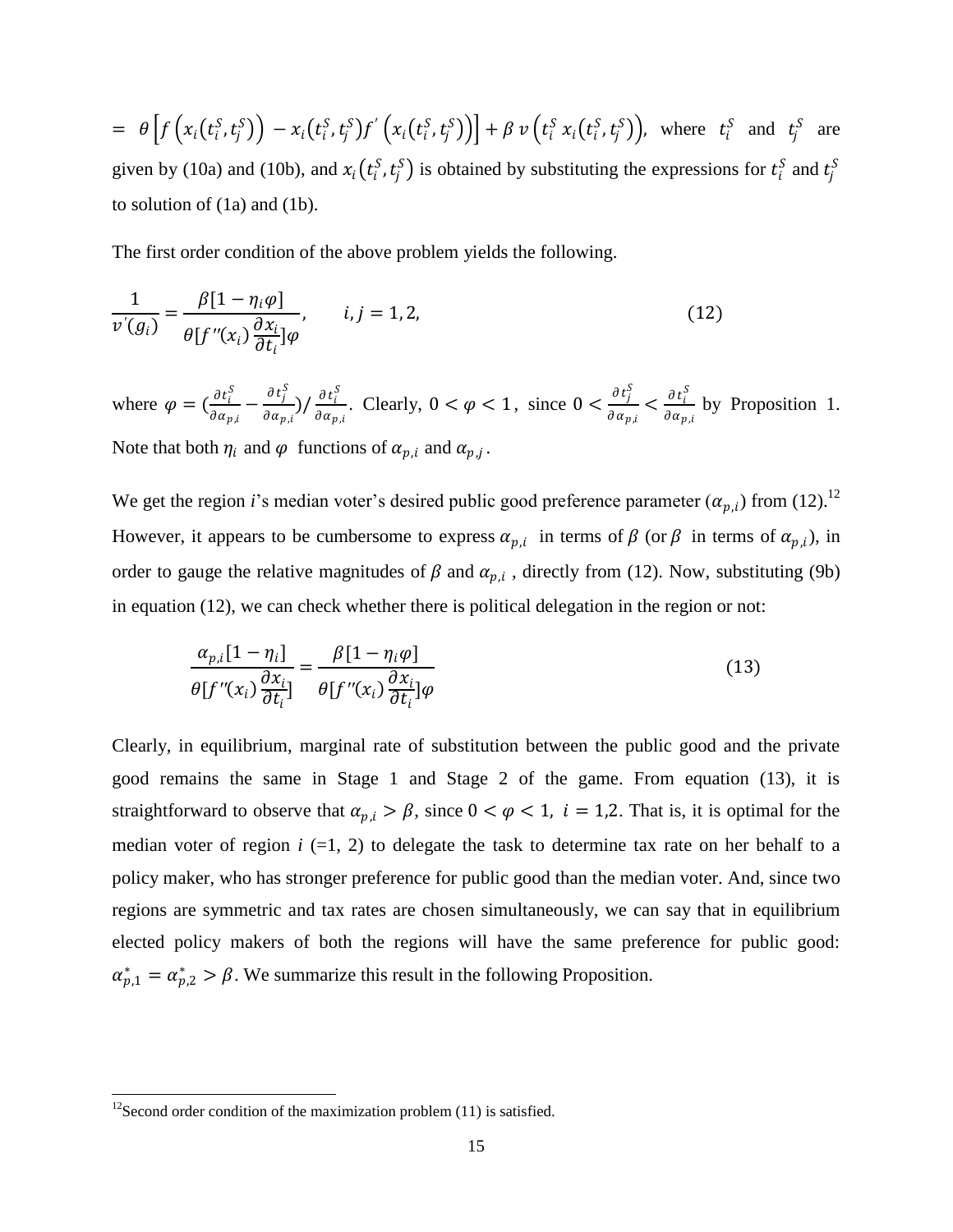*Proposition 2: In equilibrium, political delegation takes place in both the regions, when there is simultaneous move tax competition for foreign owned mobile capital. The policy maker of each region has higher preference for public good than that of the median voter.* 

The explanation for results in proposition 2 arises from the focus of the median voter on higher public good provision and further that median voter anticipates that tax competition will lead to race-to-the-bottom which can negatively affect the provision of public good. With this anticipation, the median voter in either regions delegates tax decision to the policy maker so that they are more conscious towards higher public good provision and race-to-the-bottom is restricted.

From Proposition 1 and Proposition 2, it is evident that the equilibrium tax rates of both the regions are higher than the case of no delegation. Therefore, through political delegation, competing regions can effectively restrict the harmful race-to-the-bottom in tax rates, in the case of simultaneous move tax competition. These results are in line with the findings of Persson and Tabellini (1992) and Ihori and Yang (2009).

# 4. SEQUENTIAL MOVE TAX COMPETITION

We now turn to examine the implications of the timing of move in tax competition and political delegation. We first characterize the equilibrium corresponding to sequential move tax competition between the two regions. The sequential choice games are motivated in two manners in the strategic competition literature. First is based on the first or second mover advantage of the regions by being the first in the market or making the decision before the other (due to historic, institutional or policy reasons). Second motivation comes from asymmetric information literature, where regions are considered to be simultaneous decision makers if they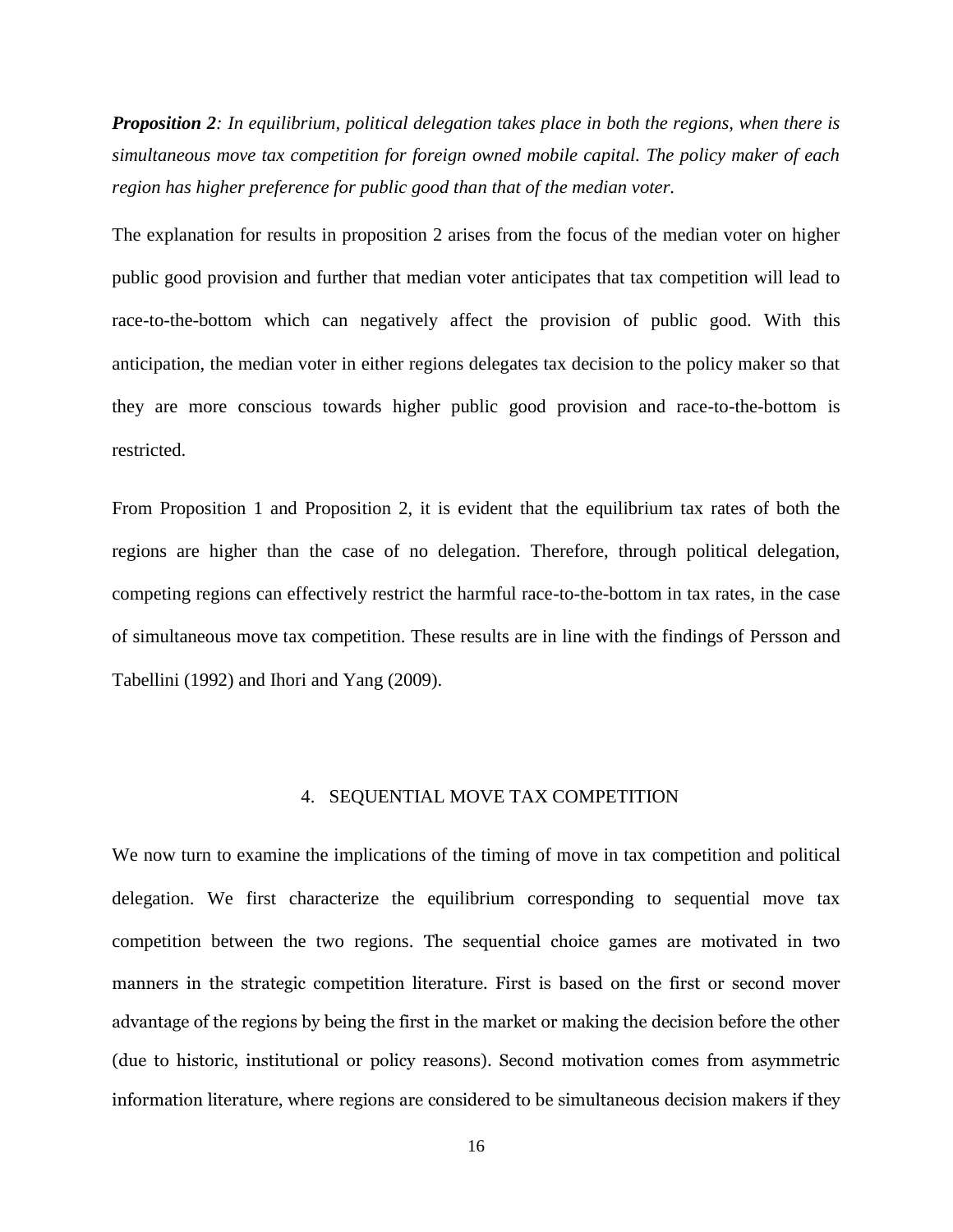do not have any information about the decision taken or decision making process of the other regions. On the other hand, if one region has more information about decision making process of the other region and it is factored in its strategic choice process then this region is called leader and other region becomes the follower.

Since the two regions are symmetric, without any loss of generality we assume that region 1 is the leader and region 2 is the follower in tax competition<sup>13</sup>. The stages of the game involved are as follows:

Stage 1: Policy makers of the two regions are elected through political competition, guided by majority voting rule, in the two regions.

Stage 2: Policy maker of region 1 (the leader) decides its tax rate.

Stage 3: Policy maker of region 2 (the follower) decides its tax rate, observing the tax rate of region 1.

Stage 4: Owners of mobile capital decide the allocation of capital between the two regions.

We use backward induction method to solve this game, starting with stage 4. In Stage 4, the capital allocation is the same as was decided from equation  $1(a)$  and  $1(b)$ , assuming the political delegation and the tax rates of the leader and the follower region as given.

Moving up to Stage 3, we consider the problem of region 2 (follower), assuming region 1"s tax rate and public good preference parameters are given. The problem of region 2 is same as in equation (8),

 $13$  We do not model the endogenous nature of leadership in tax competition in this game, as this is not our main focus. This can be explored in future research.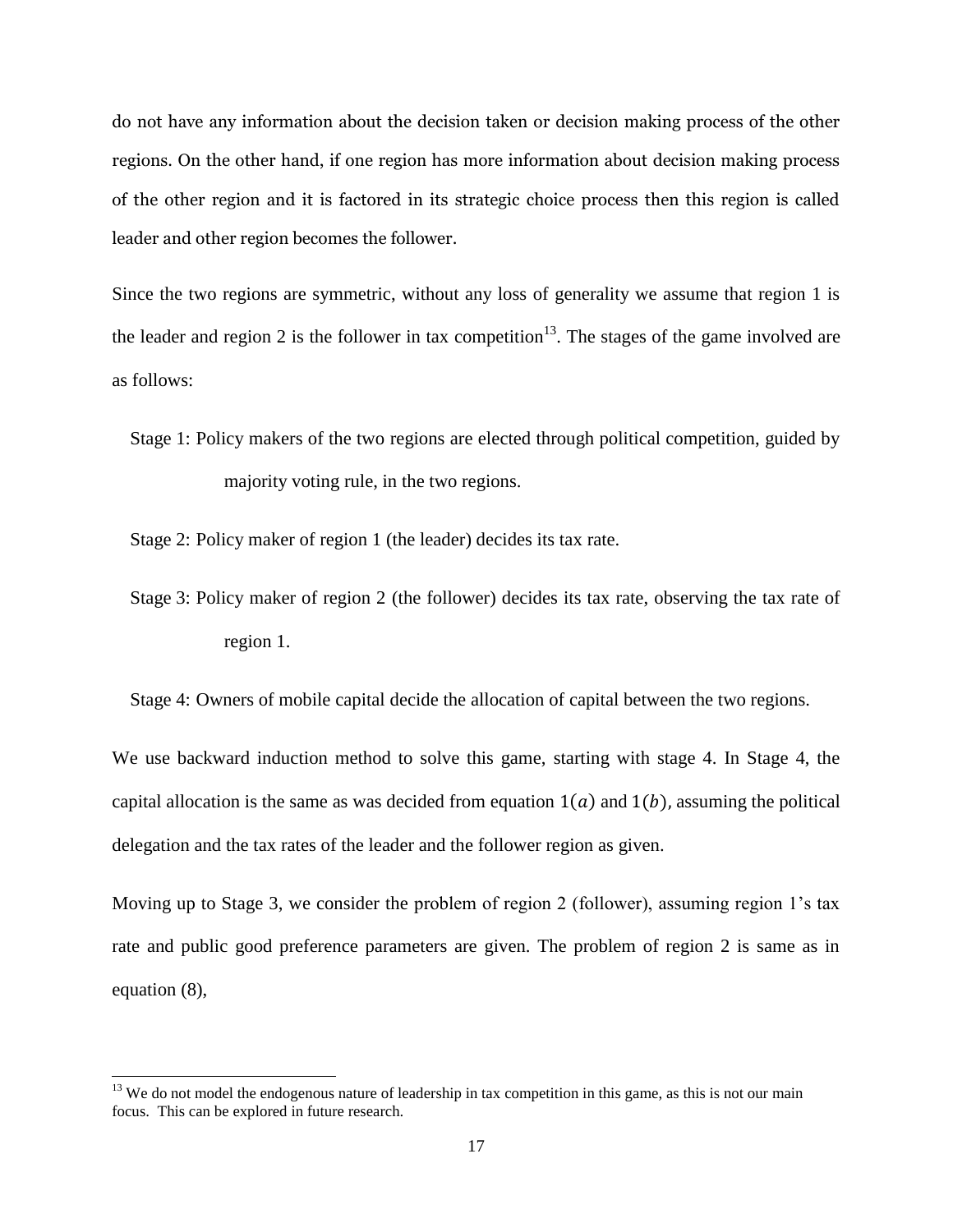$$
MaxU^{p,2}(t_2,t_1) = \theta c_{p,2}(t_2,t_1) + \alpha_{p,2} v(t_2,t_1),
$$
\n(14)

The first order condition for region 2 (follower) is as follows:

$$
\frac{\partial U^{p,2}(t_2,t_1)}{\partial t_2} = \theta \left[ -x_2 f''(x_2) \frac{\partial x_2}{\partial t_2} \right] + \alpha_{p,2} v'(g_2) \left[ t_2 \frac{\partial x_2}{\partial t_2} + x_2 \right] = 0 \tag{15a}
$$

On simplifying and rearranging the terms we get,

$$
\frac{1}{v'(g_2)} = \frac{\alpha_{p,2}[1 - \eta_2]}{\theta[f''(x_2)\frac{\partial x_2}{\partial t_2}]}
$$
(15*b*)

The second order condition is satisfied due to concave  $U(.)$  assumption. We get the tax reaction function of region 2 from  $(15a)$ . We can write the reaction function of region 2 as,

$$
t_2 = t_2 \left( t_1^L, \alpha_{p,2} \right) \tag{16}
$$

Region 2's tax rate is a function of the public good preference parameters and region 1's tax rate. Next, we consider the problem of region 1 in Stage 2. Region 1 decides its tax rate by taking into account the strategic effect on region 2"s tax rate. In the leadership games, we assume that the leader knows the reaction function of the follower region and incorporates this information in his problem.

$$
MaxU^{p,1}(t_1, t_2) = \theta c_{p,1}(t_1, t_2) + \alpha_{p,1} v(t_1, t_2)
$$
\n(17)

Subject to the constraint,  $t_2 = t_2 \left(t_1^L, \alpha_{p,2}\right)$ , as in eq. (16).

The first order condition for region 1 is,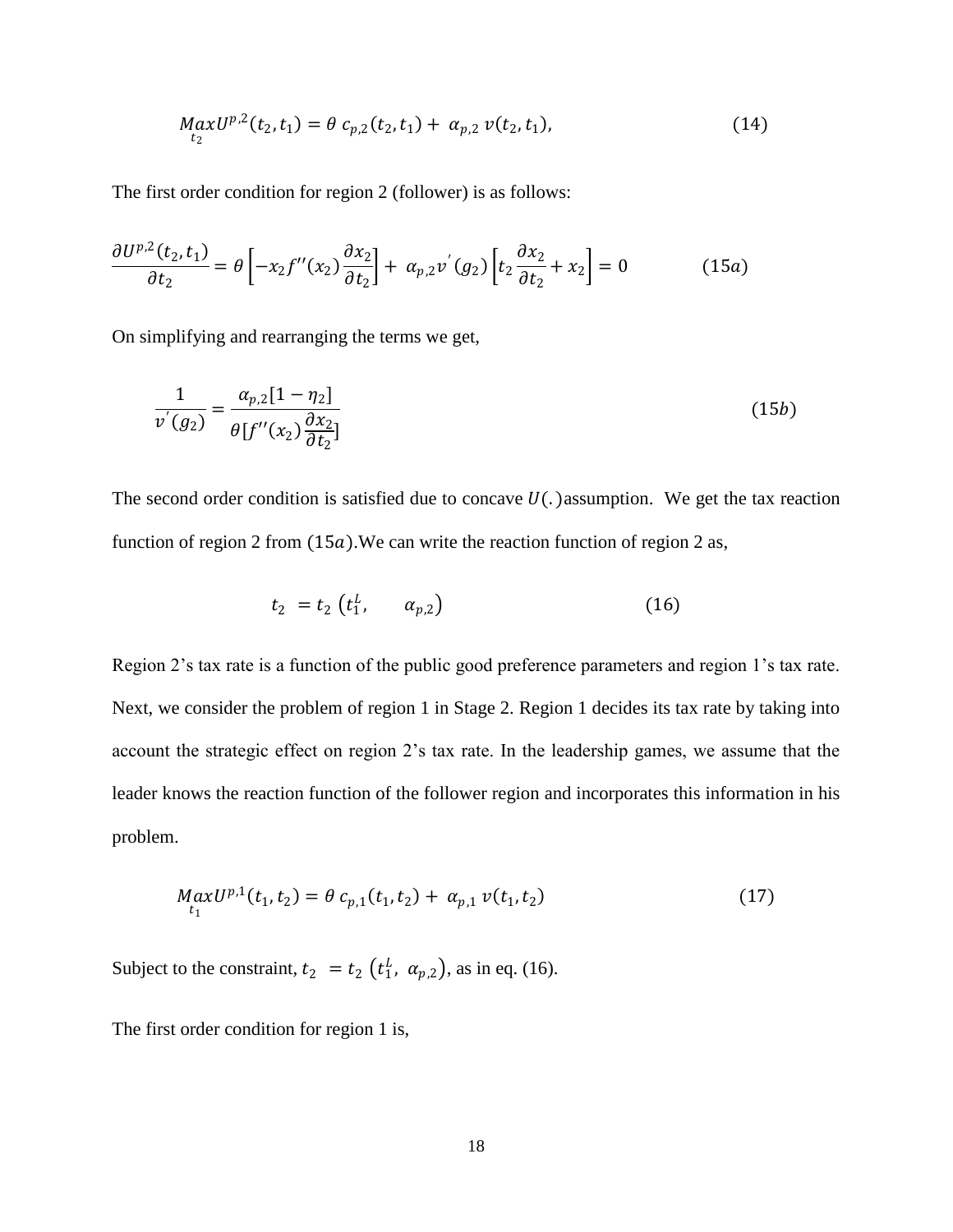$$
\frac{\partial U^{p,1}(t_1, t_2)}{\partial t_1} = \theta \left[ -x_1 f''(x_2) \frac{\partial x_1}{\partial t_1} \left( 1 - \frac{\partial t_2}{\partial t_1} \right) \right] + \alpha_{p,1} v'(g_1) \left[ t_1 \frac{\partial x_1}{\partial t_1} \left( 1 - \frac{\partial t_2}{\partial t_1} \right) + x_1 \right]
$$
  
= 0, (18a)

where  $\frac{\partial t_2}{\partial t_1}$  < 1, by Lemma 2. Now, rearranging the terms of (18a), we can write

$$
\frac{1}{v'(g_1)} = \frac{\alpha_{p,1}[1 - \eta_1\left(1 - \frac{\partial t_2}{\partial t_1}\right)]}{\theta[f''(x_1)\frac{\partial x_1}{\partial t_1}][1 - \frac{\partial t_2}{\partial t_1}]}.
$$
(18*b*)

From (18b), we get the optimal tax rate of region 1's policy maker:

$$
t_1^L = t_1^L(\alpha_{p,1}, \alpha_{p,2}) \tag{19a}
$$

Substituting equation (19), in (16), we also get the optimal tax rate chosen by region 2:

$$
t_2^F = t_2^F(\alpha_{p,1}, \alpha_{p,2})
$$
 (19*b*)

The properties of the tax rates, as given by (19a) and (19b), are the same as in the case of simultaneous move tax competition, only the magnitude of the outcomes have changed. As in Proposition 1, it is easy to check that both the tax rates are increasing function of  $\alpha_{p,1}$  and  $\alpha_{p,2}$ , i.e. public good preference parameters have tax increasing effect. Moreover, it can be checked that, if there is an increase in the region  $i$ 's policy maker's preference (value) for public good  $(\alpha_{p,i})$ , increment in region *i*'s tax rate would be higher than the increment of the region *j*'s tax rate, as in the case of simultaneous move tax competition.

Finally, we turn to Stage 1, i.e., the political competition in the regions. In this stage, the median voter decides such a policy maker to set tax rates, who maximizes the median voter"s utility. Here, we are interested to examine whether the median voter delegates the policy making or not.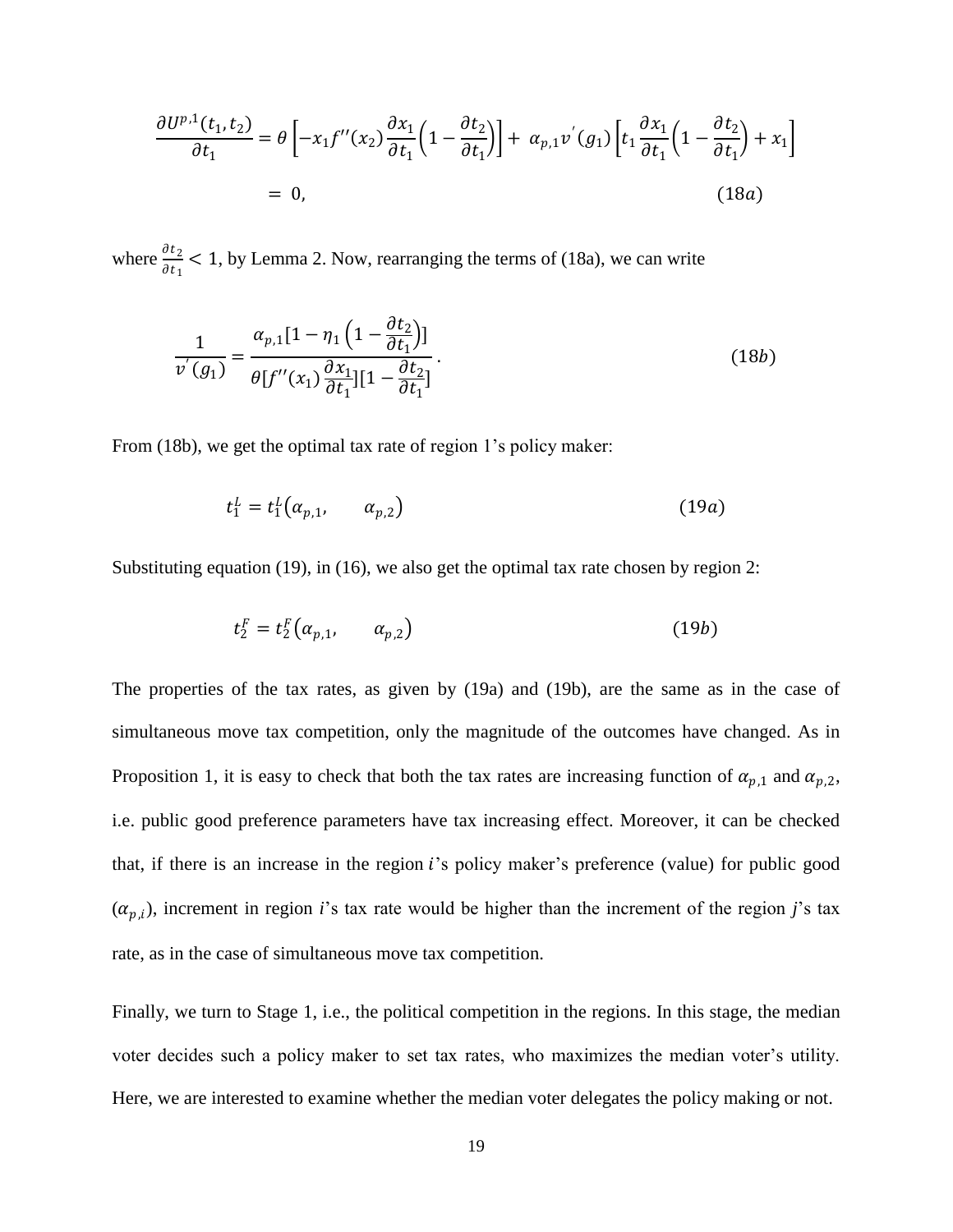Now, in Stage 1, the problem of the median voter of region *i* (leader) can be written as follows.

$$
MaxU^{\beta,i}(t_i^L, t_j^F) = \theta c_{\beta,i}(t_i^L, t_j^F) + \beta v(t_i^L, t_j^F)
$$
\n
$$
= \theta \left[ f\left(x_i(t_i^L, t_j^F)\right) - x_i(t_i^L, t_j^F)f'\left(x_i(t_i^L, t_j^F)\right) \right] + \beta v\left(t_i^L x_i(t_i^L, t_j^F)\right)
$$
\n(20)

The first order condition of this problem can be written as,

$$
\frac{1}{v^{'}(g_i)} = \frac{\beta[1 - \eta_i \varphi]}{\theta[f''(x_i)\frac{\partial x_i}{\partial t_i}]\varphi}, \qquad i, j = 1, 2,
$$
\n(21)

where  $\varphi = \left(\frac{\partial t_i^L}{\partial x}\right)$  $\frac{\partial t_i^L}{\partial \alpha_{p,i}} - \frac{\partial t_j^F}{\partial \alpha_{p,i}}$  $\frac{\partial t_j^F}{\partial \alpha_{p,i}}$ ) /  $\frac{\partial t_i^L}{\partial \alpha_{p,i}}$  $\frac{\partial t_i^L}{\partial \alpha_{p,i}}$ . Clearly,  $0 < \varphi < 1$ , since  $0 < \frac{\partial t_j^F}{\partial \alpha_{p,i}}$  $\frac{\partial t_j^F}{\partial \alpha_{p,i}} < \frac{\partial t_i^L}{\partial \alpha_{p,i}}$  $\frac{\partial t_i}{\partial \alpha_{p,i}}$  would hold true in the

case of sequential move as well, as in Proposition 1. Note that both  $\eta_i$  and  $\varphi$  functions of  $\alpha_{p,i}$  and  $\alpha_{p,j}$ . Similarly, we can solve for the public good preference parameter of the follower region *j*. Since regions are symmetric, the first order condition for the region *j*"s median voter"s maximization problem would be similar to that in (21), except that we need to interchange the subscripts *i* and *j*.

Note that, we are more concerned about the position of the policy maker in comparison to the median voter and not about the exact magnitude of the public good preference parameter. In sequential move tax competition, both the regions charge different tax rates. So we analyze their political equilibrium separately $^{14}$ .

First, we consider region 2 (the follower). On comparing equation (15b) and (21) we get,

 $14$  Now, note that, in equilibrium, the marginal rate of substitution between public good and private good remains constant. We utilise this property to get the relation between the median voter's and the policy maker's public good preferences.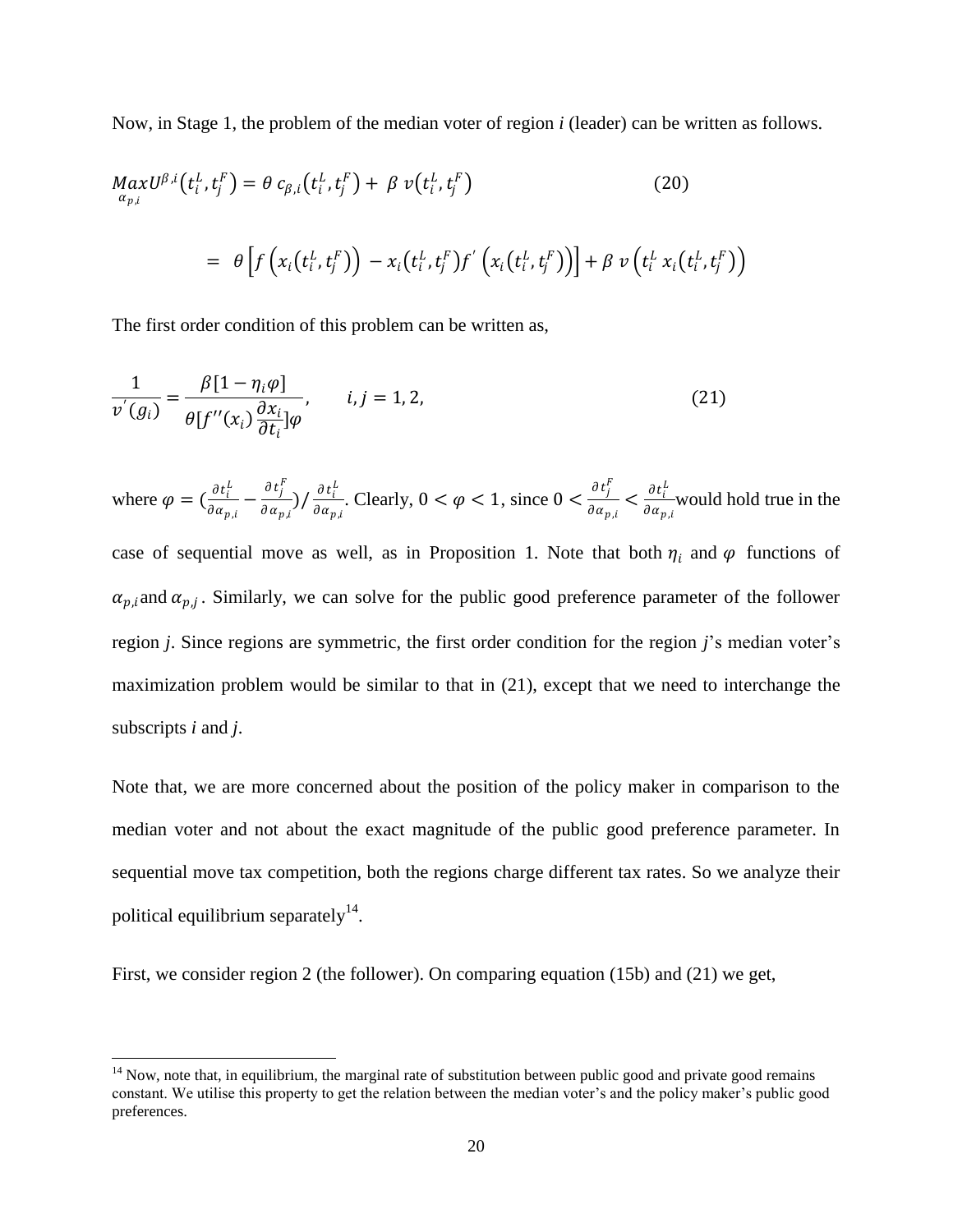$$
\frac{1}{v^{'}(g_2)} = \frac{\alpha_{p,2}[1-\eta_2]}{\theta[f''(x_2)\frac{\partial x_2}{\partial t_2}]} = \frac{\beta[1-\eta_2\varphi]}{\theta[f''(x_2)\frac{\partial x_2}{\partial t_2}]\varphi}
$$
(22)

The equation for region 2 (follower) is the same as in the simultaneous move tax competition game (13). For  $0 < \varphi < 1$ , we can easily observe that  $\alpha_{p,2} > \beta$ . This indicates that the policy maker in region 2 (follower) is on the right side of median voter. We can say that median voter of follower region delegates tax rate decision to the policy maker, who has higher preference for the public good compared to the median voter herself. So in the case of follower region, there is political delegation with a tax increasing effect.

Next, we analyze the scenario in region1 (leader). On comparing equation (18b) and (21), we obtain,

$$
\frac{1}{v^{'}(g_1)} = \frac{\alpha_{p,1}[1 - \eta_1\left(1 - \frac{\partial t_2}{\partial t_1}\right)]}{\theta[f''(x_1)\frac{\partial x_1}{\partial t_1}][1 - \frac{\partial t_2}{\partial t_1}]} = \frac{\beta[1 - \eta_1\varphi]}{\theta[f''(x_1)\frac{\partial x_1}{\partial t_1}]\varphi}
$$
(24)

We can easily show that 
$$
\frac{\left(\frac{\partial t_2^F}{\partial \alpha_{p,1}}\right)}{\left(\frac{\partial t_1^F}{\partial \alpha_{p,1}}\right)} = \frac{\frac{|B|}{|H|}}{\frac{|A|}{|H|}} = \frac{|B|}{|A|} = \frac{\left(\frac{\partial^2 U^{p,2}}{\partial t_1 \partial t_2 \partial \alpha_{p,1} \partial t_1}\right)^{15}}{-\left(\frac{\partial^2 U^{p,2}}{\partial \alpha_{p,1} \partial t_1 \partial t_2 \partial \alpha_{p,1}^2}\right)^{15}} = -\left(\frac{\frac{\partial^2 U^{p,2}}{\partial t_1 \partial t_2 \partial \alpha_{p,1} \partial t_1}}{\frac{\partial^2 U^{p,2}}{\partial t_2^2}}\right) = \frac{\partial t_2}{\partial t_1}.
$$

So we can write, 
$$
\varphi = \frac{\frac{\partial t_1^L}{\partial \alpha_{p,1}} - \frac{\partial t_2^L}{\partial \alpha_{p,1}}}{\frac{\partial t_1^L}{\partial \alpha_{p,1}}} = \left(1 - \frac{\frac{\partial t_2^L}{\partial \alpha_{p,1}}}{\frac{\partial t_1^L}{\partial \alpha_{p,1}}}\right) = \left(1 - \frac{\partial t_2}{\partial t_1}\right)
$$
. Substituting in (24), we get,

$$
\Rightarrow \frac{\alpha_{p,1}[1-\eta_1\varphi]}{\theta[f''(x_1)\frac{\partial x_1}{\partial t_1}]\varphi} = \frac{\beta[1-\eta_1\varphi]}{\theta[f''(x_1)\frac{\partial x_1}{\partial t_1}]\varphi}
$$
(25)

 $\overline{a}$  $_{15}$   $\partial^{2}U^{p,2}$   $\partial^{2}U^{p,1}$  $\frac{\partial}{\partial \alpha_{p,1} \partial t_2} \frac{\partial}{\partial t_2 \partial t_1} = \partial^2 U^{p,1}$  $\partial t_1{}^2$  $\partial^2 U^{p,2}$  $\frac{\partial}{\partial \alpha_{p,1} \partial t_2}$  = 0. In these two equations, the first component is the effect of political

variable on marginal return to tax choice, whereas second component is the marginal effect of other region"s tax on region"s marginal utility returns.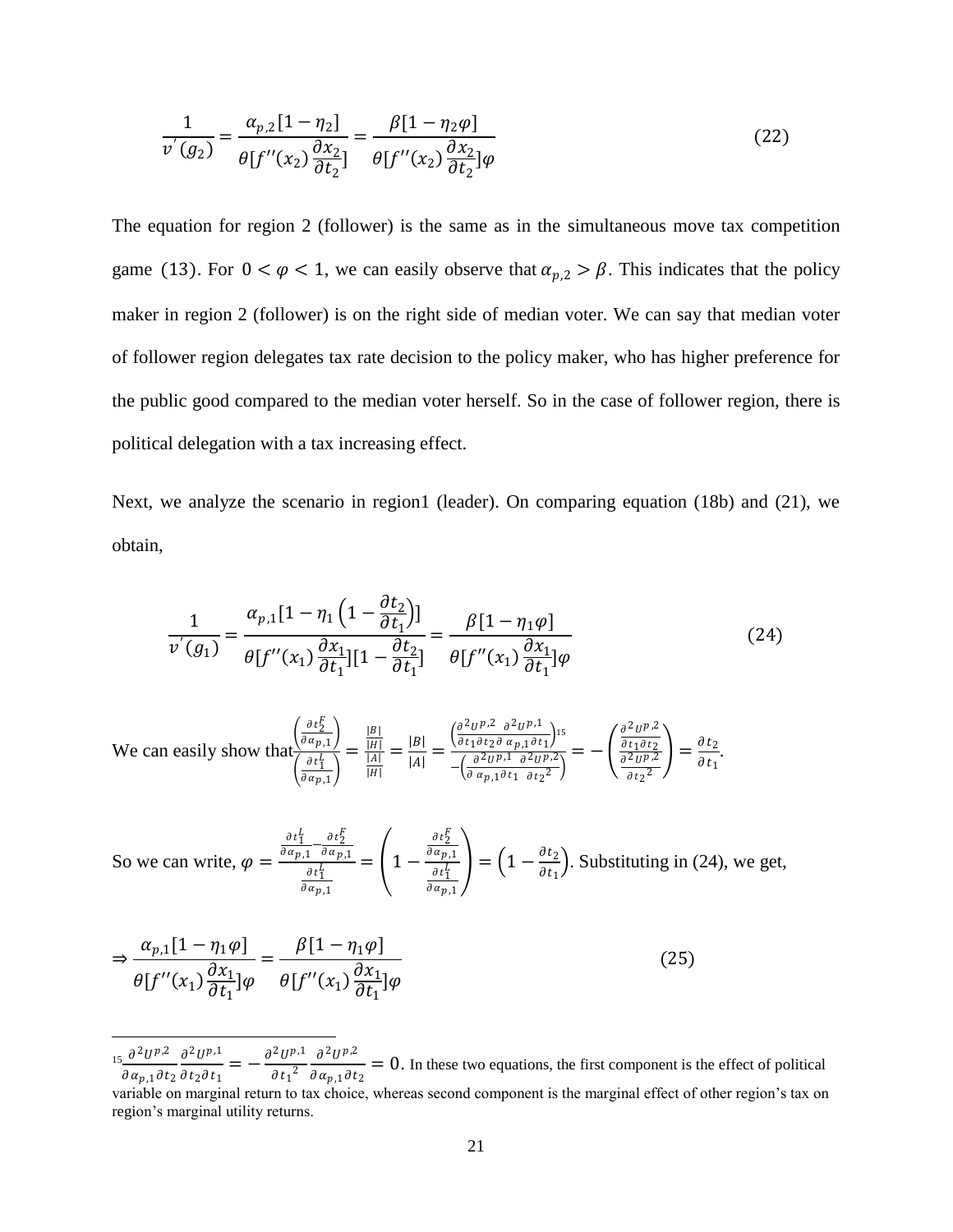From this simplified equation (25), we can easily deduce that  $\alpha_{p,1} = \beta$ . This indicates that in the political competition, median voter of region 1 (leader) does not delegate the tax rate decision. She decides to become the policy maker herself. This result is in contrast to the simultaneous tax competition game, where both the regions delegate the tax rate decision task. So we observe that, if the regions move sequentially, it is not necessary that a region delegates the tax rate decision. We can say that a region delegates the policy making task only if that region is the follower in sequential move tax competition; but does not delegate, if he chooses to be the leader. This brings us to our main result.

*Proposition 3: In a sequential equilibrium, there is political delegation in the follower region only. There is no political delegation in the leader region, in equilibrium. In the follower region, the policy maker has higher preferences for public good compared to the median voter, while in the leader region the median voter herself decides to become the policy maker and the median voter's public good preference level is the optimum.*

The intuition behind this result is as follows. In a sequential move tax competition game, if a region is the follower, then due to strategic complement nature of tax rates, the follower region"s tax rate is below the leader region"s tax rate, provided no political competition is considered (see Kempf and Rota Graziosi (2010) for proof). At the first stage of the game, the median voter of the follower region anticipates that the policy maker will charge lower tax rate compared to the leader region, given other things constant, and the provision of public good will be lower than desired by her. We know that  $\frac{\partial (t_i x_i)}{\partial x_i}$  $\frac{\partial u_i}{\partial t_i} = x_i (1 - \eta_i) > 0$ , i.e. higher tax rate leads to higher tax revenue. So there is a scope for tax rate increase without loss of tax revenue. Therefore in political competition, she delegates the tax rate decision to such a candidate who values the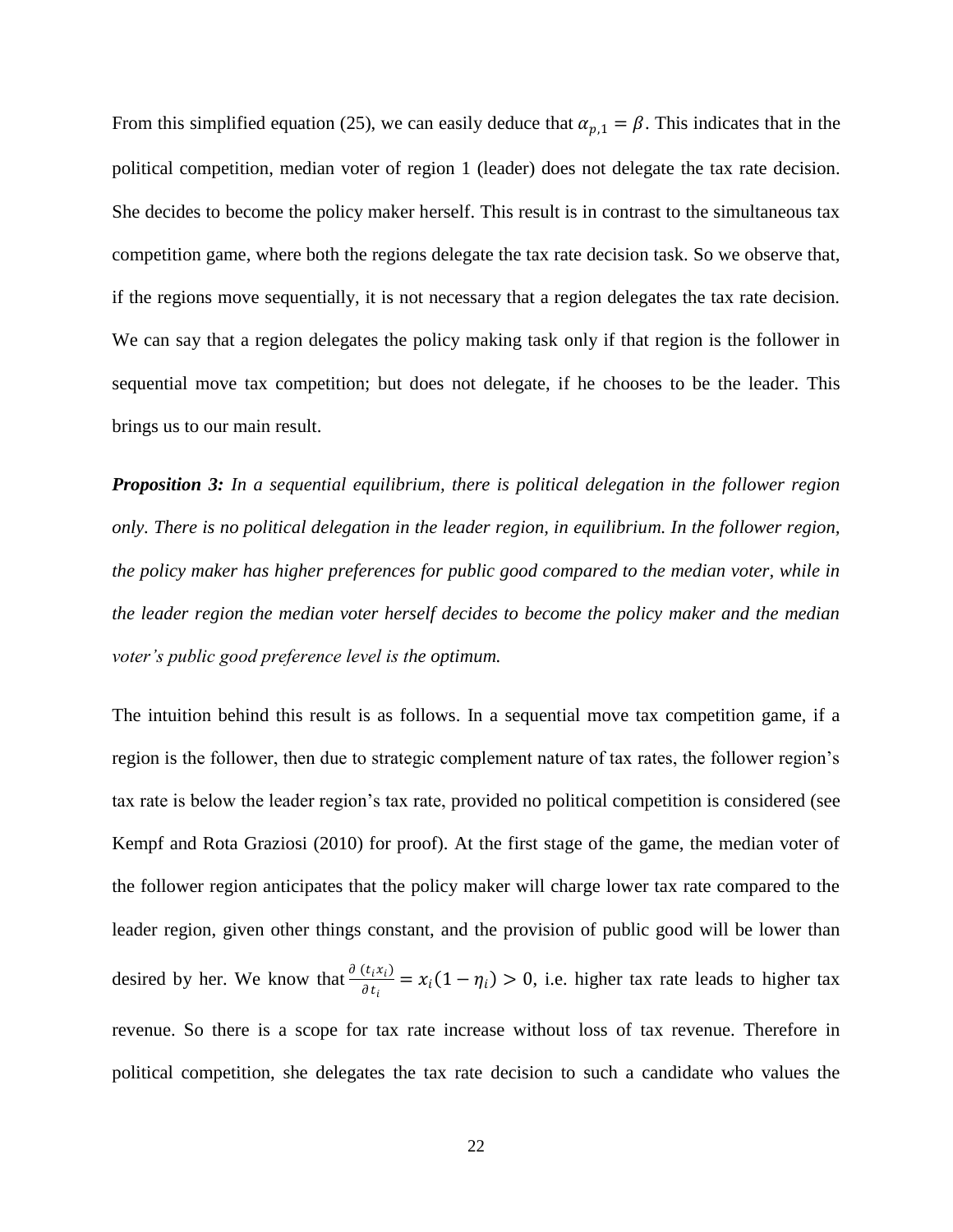public good more than her. This puts an upward pressure on tax rates in the follower region  $\partial t_2^F$  $\frac{\partial t_2}{\partial \alpha_{p,2}}$  > 0 leading to higher tax rate, compared to the no delegation situation, with increased public good provision. Conversely, in the leader region tax rates are higher and there is higher public good provision compared to the simultaneous move game (no political competition). So in stage 1, i.e. in the case of political competition, the median voter takes into consideration this result while deciding the political equilibrium. She does not delegate the tax rate decision making because the tax rate decided by her (median voter) is optimal to provide public good at the median voter"s desired level. If she delegates the policy making to a candidate with higher public good preference, then the corresponding public good provision would have been too high compared to the median voter"s desired level. These results point out that there is an optimal tax rate and corresponding public good provision desired by the representative median voter in each region. It is not always beneficial for a region to desire higher and higher tax rate to get more public good. In the case of the leader region, there is a possibility to charge a higher tax rate; still the median voter opts for no delegation to restrict the increase in the tax rate.

On the welfare implications, we extend the findings of Ihori and Yang (2009) by including a sequential choice in tax competition along with political competition. As is demonstrated in Ihori and Yang (2009) and Hoyt (1991) that tax competition leads to under provision of public good and political competition with heterogeneous individuals leads to over-provision of public good. A combination of these two aspects can lead to optimal provision of public good across the regions. We argue that a sequential choice in tax competition has two effects. First, based on Kempf and Rota-Graziosi (2010), only sequential tax competition has welfare improving effect on both regions as race-to-the-bottom" in tax rates in restricted. This causes increase in the provision of public goods in both regions. Second, the sequential tax competition also affects the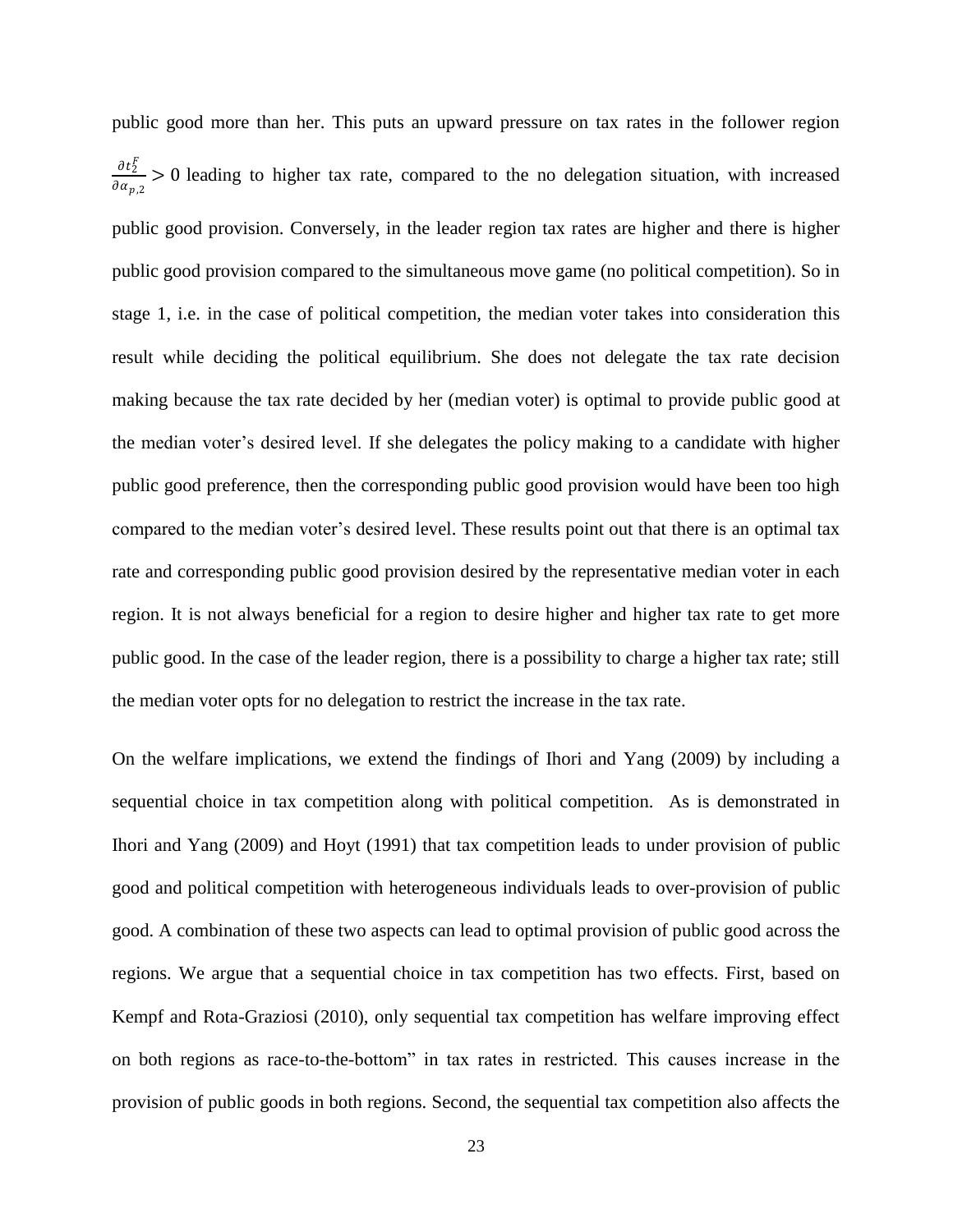political delegation in the presence of elected democracy. In our results, we show that in leader region median voter is the policy maker and follower region delegates the tax rate decision making to left leaning (higher tax rate) policy maker. Now a leader region will have higher tax rate than follower region (Kempf and Rota-Graziosi, 2010) and in turn higher public good provision, but the region with political delegation (i.e. leader) will have higher tax rate than region with no political delegation (i.e. follower). Thus there are two effects counterbalancing each other to reach toward optimal provision of public good<sup>16</sup>. To elaborate further, a leader region could have delegated to the policy maker who would then choose higher tax rate and higher level of public good but sequential tax competition acts as a strategic restriction for very high tax rate and over supply of public good. On the other hand, a follower region decides to delegate so that effect of sequential choice to choose lower tax rate is mitigated by political delegation leading to optimal tax rate and provision of public good. Thus we can say that Sequential tax competition combined with political delegation acts as an endogenous mechanism to ensure that race-to-the-bottom as well as race-to-the-top is restricted in tax rates and provision of public good.

Discussing the capital allocation across the regions, in the sequential tax competition, region with higher level of tax would attract lower capital and vice versa. So there would be asymmetry in capital allocation. But based on our capital market clearing conditions, the net return to capital would be same. These results highlight that when leadership and political competition mechanisms are considered jointly in tax competition, as expected there is restriction in "race-tothe-bottom". Further, we observe that sequential political delegation acts as a corrective

<sup>&</sup>lt;sup>16</sup> Due to general nature (without functional forms) of objective function and model, we are not able to provide a optimal level closed form solution and just the conditions for the same.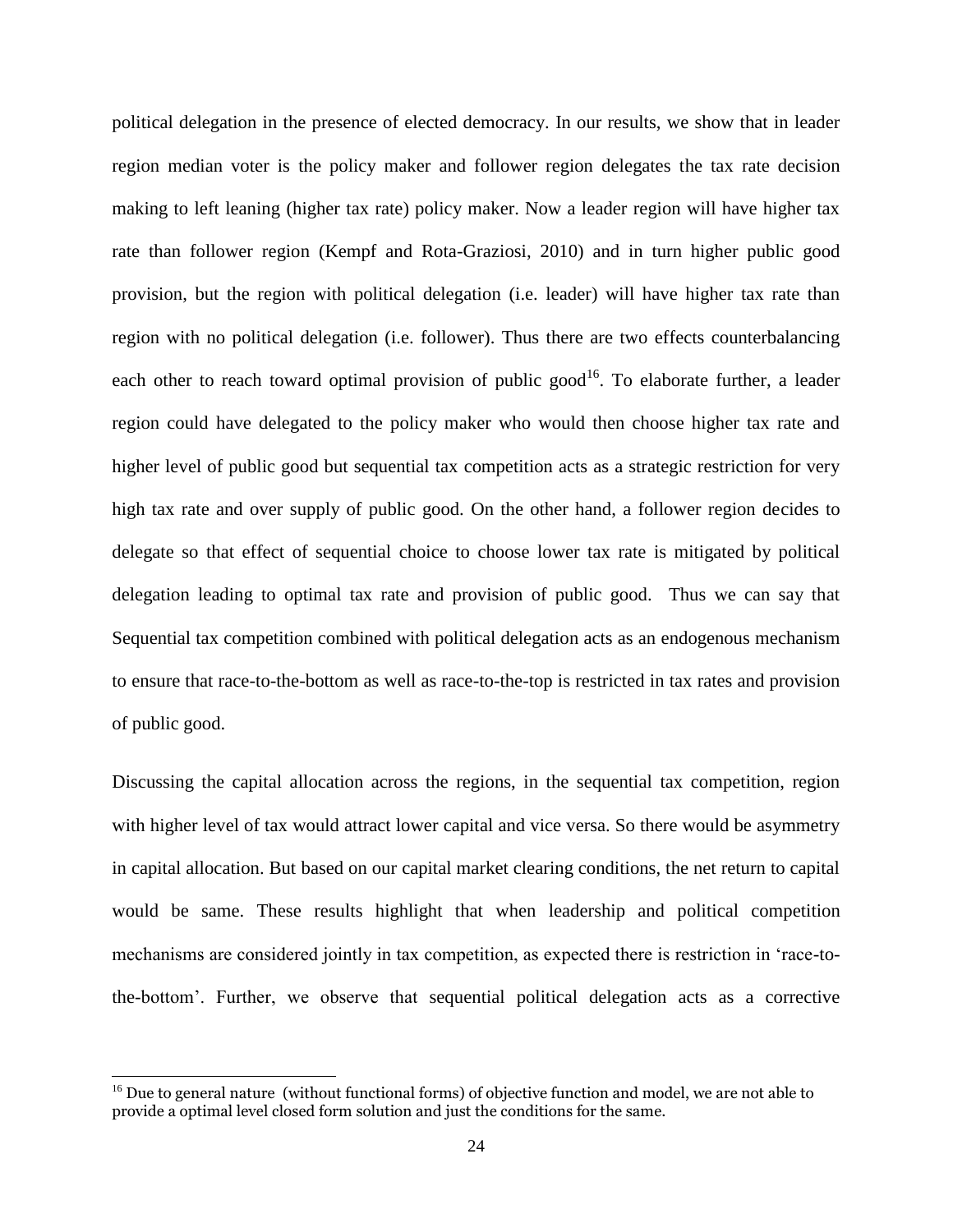mechanism to control for levying very high tax rate i.e. there is control on "race-to-the-top" in public good provision (through tax rate restriction).

# 5. CONCLUSION

This paper investigates the impact of political competition and leadership in intraregional tax competition on equilibrium tax rates and local provision of public good to the citizens. We consider that there is heterogeneity in the preference for public good by the citizens (voters) in both the regions. The political equilibrium is decided by the median voter (through majority voting rule) and leadership in tax competition is decided randomly because of symmetric regions. We show that, political delegation of tax rate decisions in both the regions leads higher tax rates in simultaneous move tax competition.

However, if the regions choose tax rates sequentially (i.e. there is leadership in tax competition), it is not necessary that there is delegation of tax rate decision. We show that only in the follower region there is political delegation, whereas in the leader region, median voter becomes the policy maker and no political delegation is exercised in equilibrium. This result is in sharp contrast to the findings of the existing literature (Persson and Tabellini, 1992; Ihori and Yang, 2009; Brueckner, 2001).

The above result also indicates that political delegation acts as a corrective mechanism in sequential move tax competition, by restricting the upward spiral of tax rates. This restriction on tax rates indicate towards some optimal and desirable level of taxation for public good provision that is strategically and competitively viable.

Some of the possible extensions of this game that can enrich the literature on interaction between political economy and fiscal competition and can be considered for further research are as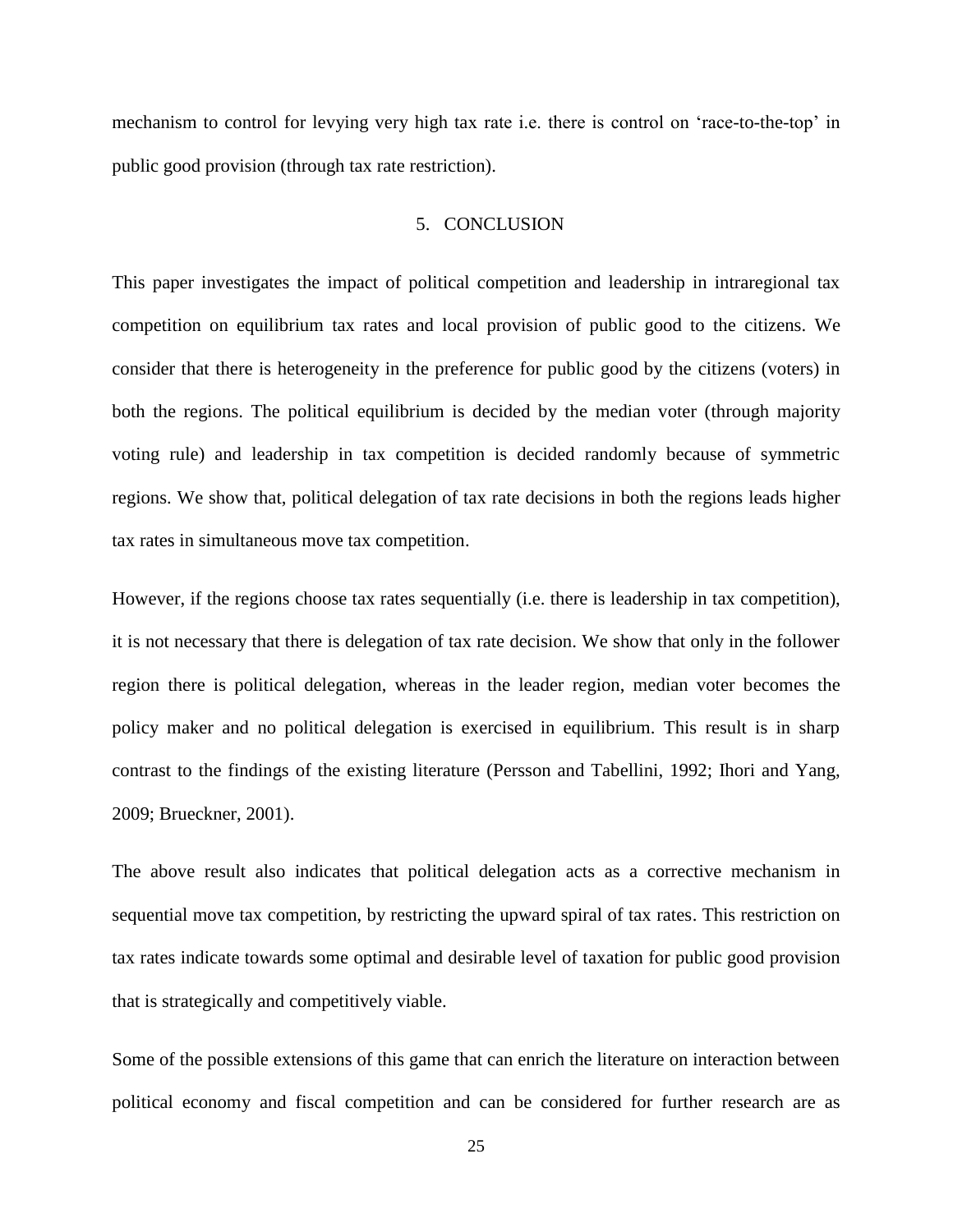follows. First, in this paper, we consider the leadership decision being exogenous. A possible modification of this model with endogenous leadership can complement the findings from Kempf and Rota-Graziosi (2010), Eichner (2014) and others in particular and literature on endogenous leadership in supermodular games with incentive structure in general. Second, consideration of taxes being strategic substitute and their implications for the outcome of the game can enhance the understanding on interaction of political economy with leadership in taxation. Third, extension can be explored by including the public investment decision along with taxation in affecting the flow of capital in the regions. Lastly, another extension can be to consider the case where regions decide the political delegation sequentially<sup>17</sup>. In this case, we can understand the implication of joint sequential choice of political delegation and tax rates on equilibrium outcomes, flow of capital and provision of public goods.

 $\overline{\phantom{a}}$ 

 $17$  We are thankful to an anonymous reviewer for suggesting this extension.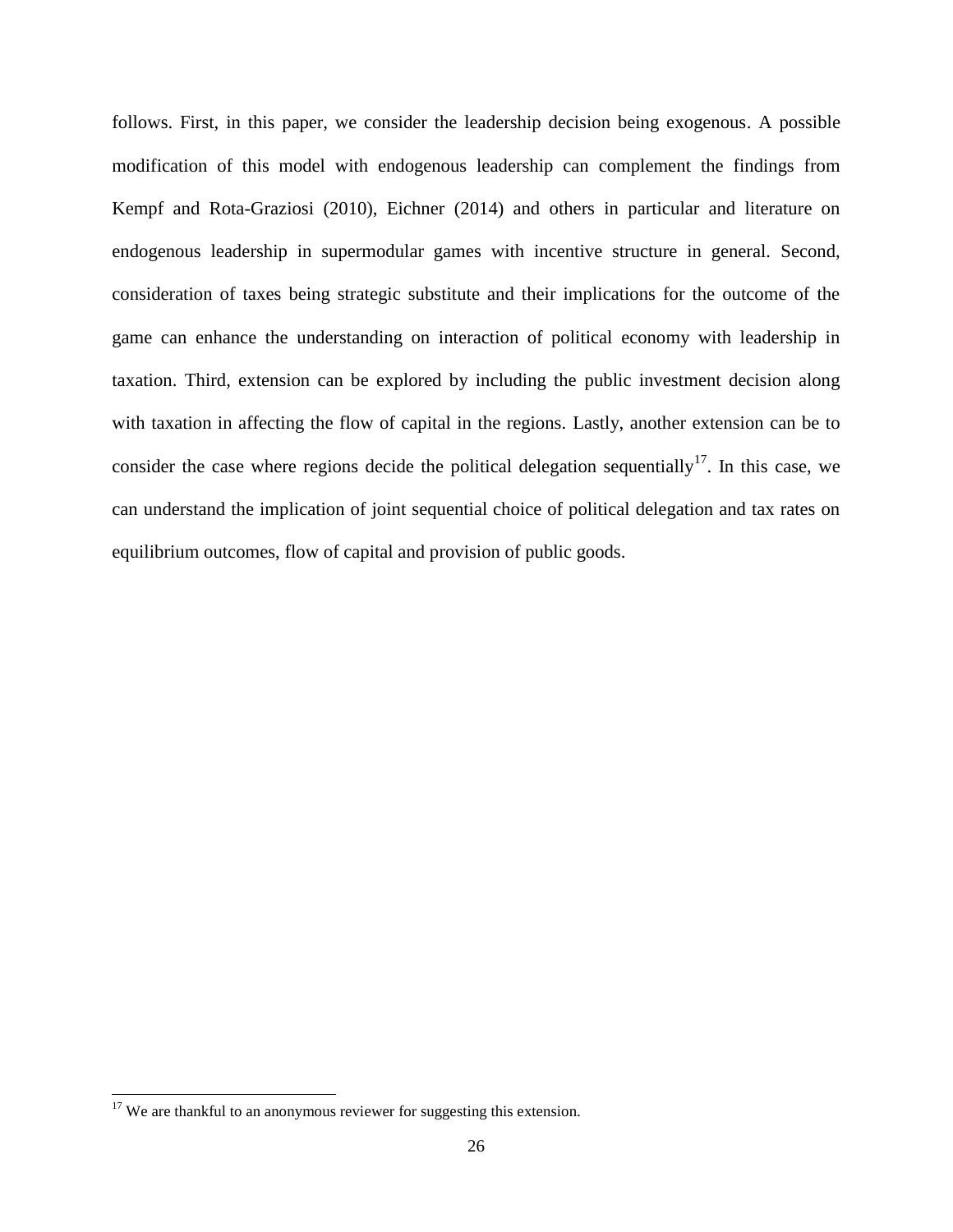# **REFERENCES**

Altshuler, R., & Goodspeed, T. J. (2015). Follow the leader? evidence on European and US tax competition. *Public Finance Review*, *43*(4), 485-504.

Ashworth, J., & Heyndels, B. (1997). Politicians' preferences on local tax rates: an empirical analysis. *European Journal of Political Economy*, *13*(3), 479-502.

Besley, T. and Coate, S. (1997). An economic model of representative democracy. *Quarterly Journal of Economics*, 112(1):85-114.

Brueckner, M. (2001). *Strategic delegation and international capital taxation.* ZEI working paper , Center for European Integration Studies, University of Bonn, Germany.

Edwards, J. and Keen, M. (1996). Tax competition and leviathan. *European EconomicReview*, 40(1):113-134.

Eichner, T. (2014). Endogenizing leadership and tax competition: Externalities and public good provision. *Regional Science and Urban Economics*, *46*, 18-26.

Fuest, C. and Huber, B. (2001). Tax competition and tax coordination in a median voter model. *Public Choice*, 107(1):97-113.

Hoyt, W. H. (1991). Property taxation, Nash equilibrium, and market power. *Journal of Urban Economics*, *30*(1), 123-131.

Ihori, T. and Yang, C. (2009). Interregional tax competition and intraregional political competition: The optimal provision of public goods under representative democracy. *Journal of Urban Economic*s, 66(3):210-217.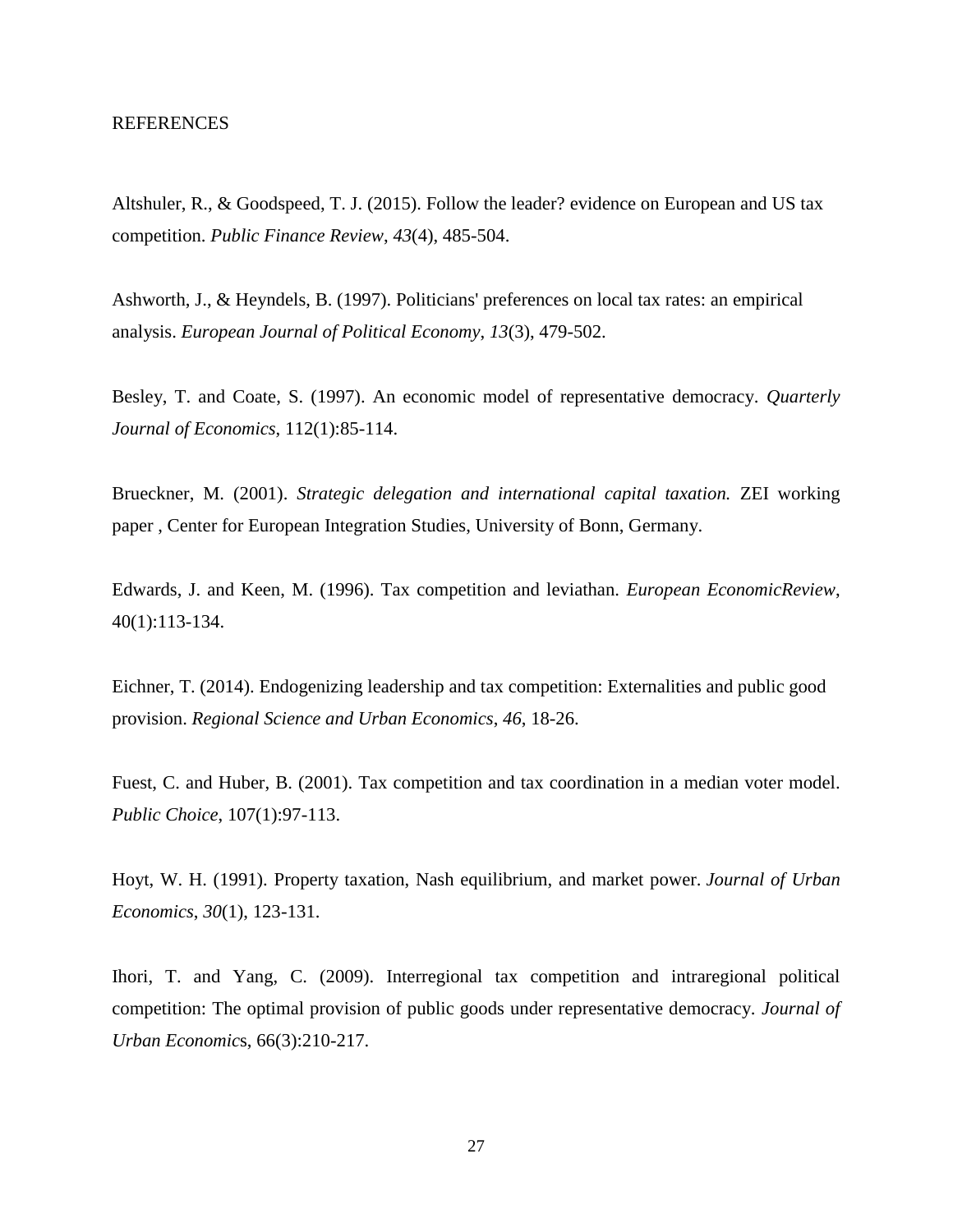Janeba, E. and Peters, W. (1999). Tax evasion, tax competition and the gains from non discrimination: The case of interest taxation in Europe. *Economic Journal*, 109(452):93-101.

Kempf, H. and Rota-Graziosi, G. (2010). Endogenizing leadership in tax competition. *Journal of Public Economics*, 94(9-10):768-776.

Laussel, D. and Le Breton, M. (1998). Existence of Nash equilibria in fiscal competitionmodels. *Regional Science and Urban Economics*, 28(3):283-296.

Marceau, N., Mongrain, S., and Wilson, J. (2010). Why do most countries set high taxrates on capital? *Journal of International Economics*, 80(2):249-259.

Mueller, D. (2003). *Public Choice III*. Cambridge University Press.

Osborne, M. and Slivinski, A. (1996). A model of political competition with citizen-candidates. *Quarterly Journal of Economics,* 111(1):65-96.

Osterloh, S., & Debus, M. (2012). Partisan politics in corporate taxation. *European Journal of Political Economy*, *28*(2), 192-207.

Perroni, C. and Scharf, K. (2001). Tiebout with politics: Capital tax competition and constitutional choices. *Review of Economic Studies*, 68(1):133-154.

Persson, T. and Tabellini, G. (1992). The politics of 1992: Fiscal policy and European integration. *Review of Economic Studies*, 59(4):689-701.

Persson, T. and Tabellini, G. (2000). *Political Economics*. MIT press.

Plümper, T., Troeger, V. E., & Winner, H. (2009). Why is there no race to the bottom in capital taxation?. *International Studies Quarterly*, *53*(3), 761-786.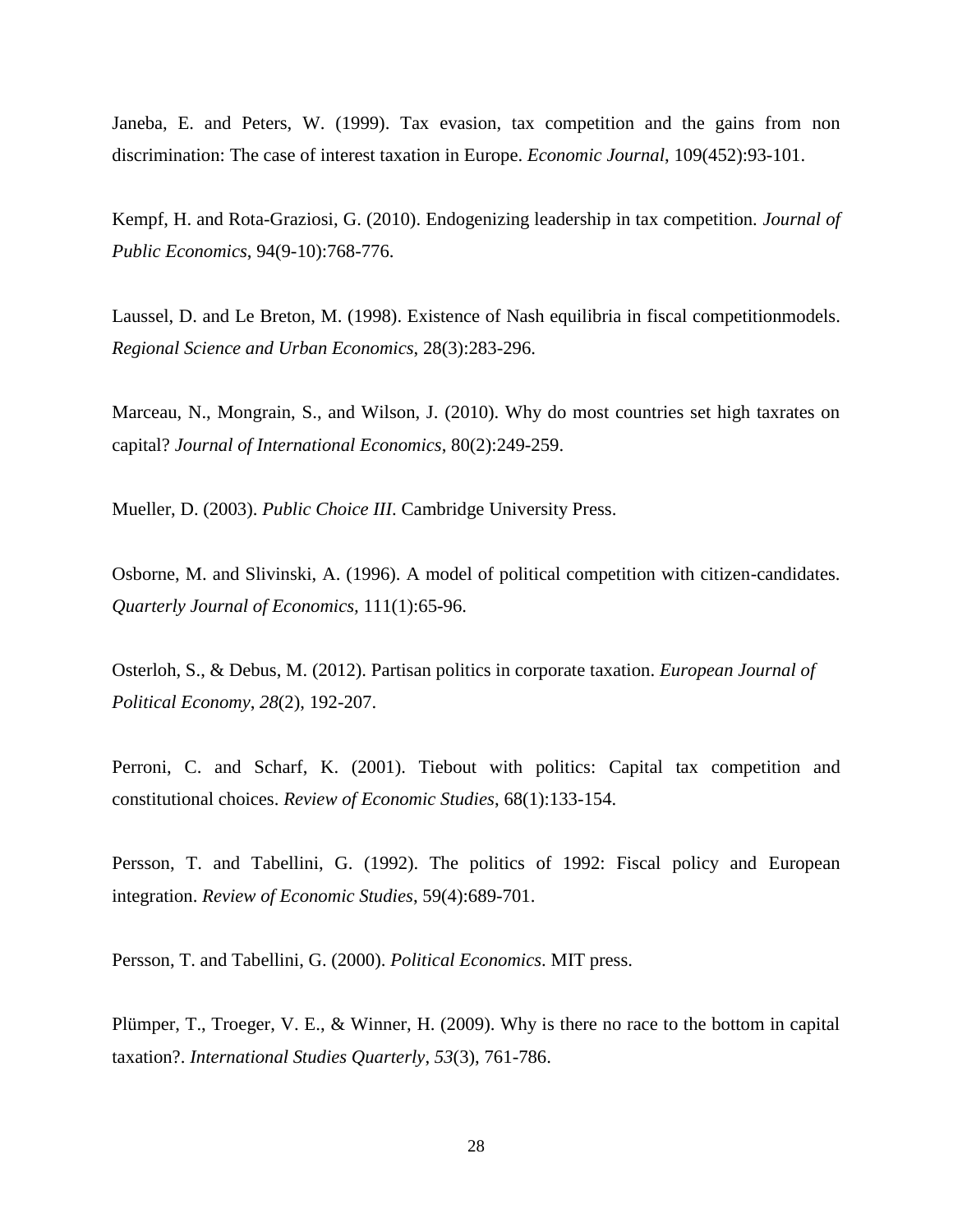Pratt, J. W. (1964). Risk aversion in the small and the large. *Econometrica*, *32*(1/2), 122-136.

Rauscher, M. (1998). Leviathan and competition among jurisdictions: The case of benefit taxation. *Journal of Urban Economics*, 44(1):59-67.

Vrijburg, H., & de Mooij, R. A. (2016). Tax rates as strategic substitutes. *International Tax and Public Finance*, *23*(1), 2-24.

Wilson, J. (2005). Welfare improving competition for mobile capital. *Journal of Urban Economics*, 57(1):1-18.

Wilson, J. D. (1999). Theories of tax competition. *National Tax Journal*, 52(2):269-304.

Zodrow, G. R., & Mieszkowski, P. (1986). Pigou, Tiebout, property taxation, and the underprovision of local public goods. *Journal of urban Economics*, *19*(3), 356-370.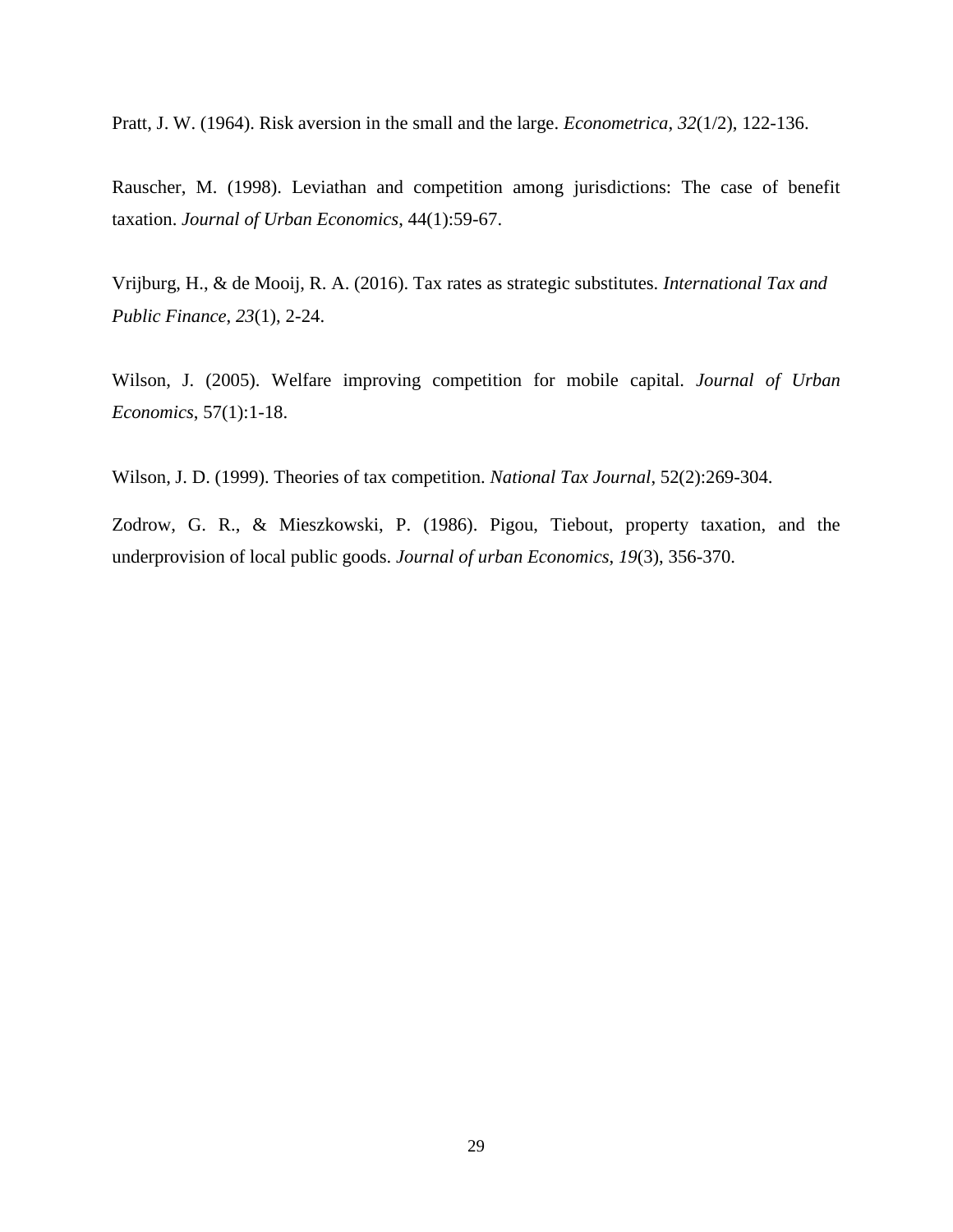# APPENDIX

#### **1. Single peaked property and median voter theorem**

In the present context, we define the single peaked property and the median voter theorem as follows:

Definition  $1^{18}$ : Given any tax rate of region j,  $t_j$ , a tax rate  $t_i^*$  is the most preferred tax rate of *voter n in region i, iff*  $U^{n,i}(t_i^*, t_j) > U^{n,i}(t_i, t_j)$  for all  $t_i \neq t_i^*$ ,  $i, j = 1,2$ .  $n=1, 2,...N$ .

*Definition2<sup>19</sup>: Let t<sub>i</sub>' and t<sub>i</sub>" are any two tax rates among the possible tax rates for region i, such* that either  $t_i^{'}$ ,  $t_i^{''} \leq t_i^*$  or  $t_i^{'}$ ,  $t_i^{''} \geq t_i^*$ . Then voter's preferences are single peaked if and only if  $[U^{n,i}(t_i^{'}, t_j) > U^{n,i}(t_i^{''}, t_j)] \leftrightarrow [|t_i^{'} - t_i^{*}| < |t_i^{''} - t_i^{*}|]; i, j = 1, 2; n = 1, 2, ... N.$ 

That is, given any two tax rates on the either side of the optimal (ideal) tax rate, a voter prefers one tax rate over the other only if the first tax rate is nearer to the her ideal tax rate compared to the second tax rate. Clearly, if the individuals" utility functions are concave in tax rate, their preferences are single peaked in terms of tax rate. Since,  $U^{i,i}(t_i, t_j)$  is assumed to be concave in  $(t_i, t_j)$ , for all *i*,  $j = 1,2$  and  $n=1,2,...N$ , individual preferences are single peaked in terms of tax rate. Therefore, the median voter theorem, as stated below, holds true in the present context.

#### **A1. Proof of Lemma 1**

(a)  $\frac{\partial [\alpha_{n,i} v(g_i)]}{\partial x_i}$  $\frac{\partial_i v(g_i)}{\partial t_i} = \alpha_{n,i} v'(g_i) \Big( t_i \frac{\partial x_i}{\partial t_i} \Big)$  $\frac{\partial x_i}{\partial t_i} + x_i$  =  $\alpha_{n,i} v'(g_i) x_i (1 - \eta_i) > 0$ , since  $\alpha_{n,i} > 0$ ,  $\eta_i < 1$ and  $v'(g_i) > 0$ .

 $18$  Dennis Mueller (2003)

 $19$  Dennis Mueller (2003)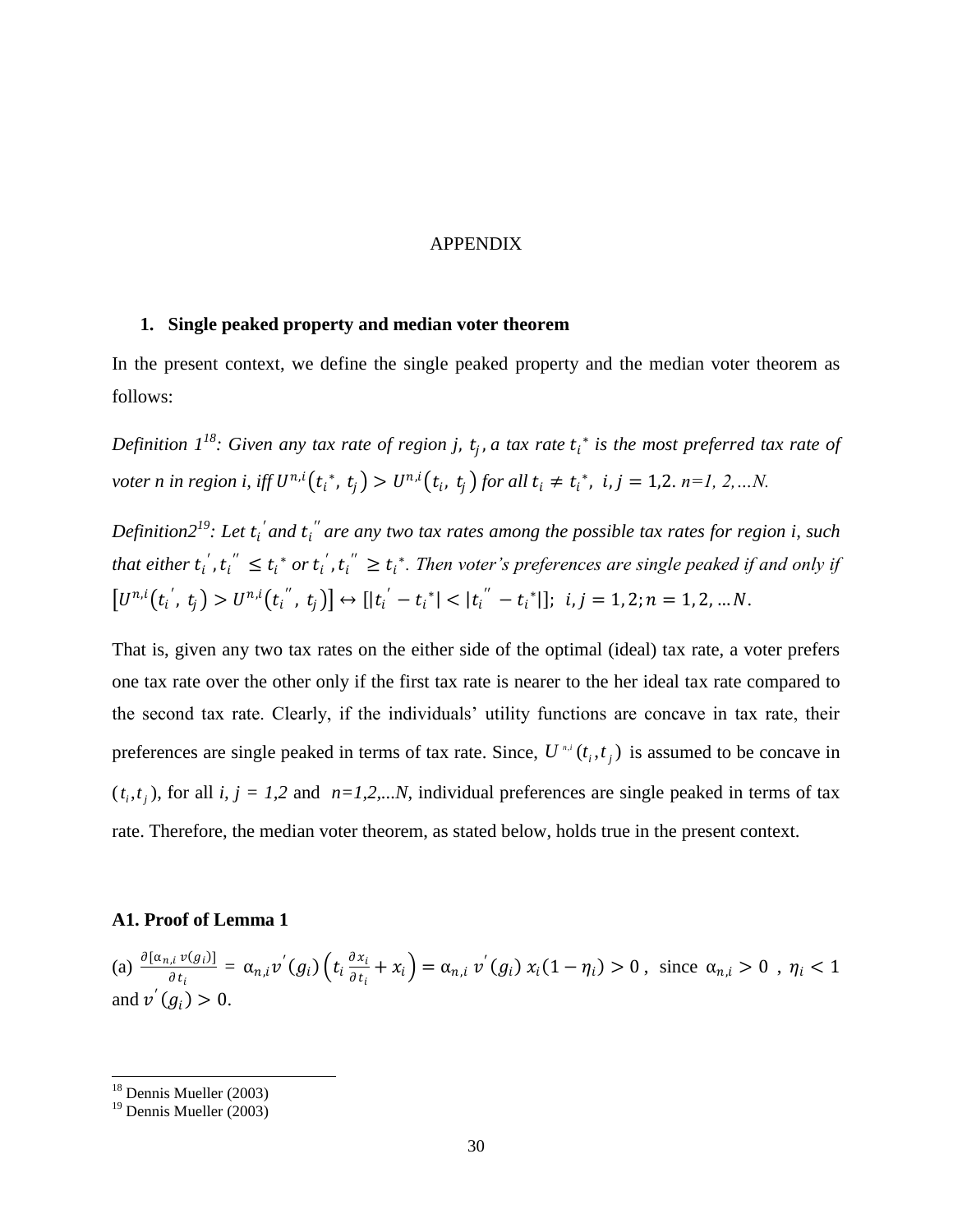(b) 
$$
\frac{\partial^2 [\alpha_{n,i}v(g_i)]}{\partial t_i^2} = \alpha_{n,i} \left( v'(g_i) \left[ t_i \frac{\partial^2 x_i}{\partial t_i^2} + 2 \frac{\partial x_i}{\partial t_i} \right] + v''(g_i) \left[ t_i \frac{\partial x_i}{\partial t_i} + x_i \right]^2 \right) = \alpha_{n,i} \left( v'(g_i) 2 \frac{\partial x_i}{\partial t_i} + v''(g_i) x_i^2 \left[ 1 - \eta_i \right]^2 \right), \text{ since } \frac{\partial^2 x_i}{\partial t_i^2} = 0. \text{ Clearly } \frac{\partial^2 [\alpha_{n,i}v(g_i)]}{\partial t_i^2} < 0, \text{ since } \alpha_{n,i} > 0, \frac{\partial x_i}{\partial t_i} < 0, v'(g_i) > 0
$$
 and 
$$
v''(g_i) < 0.
$$

(c) 
$$
\frac{\partial^2 [\alpha_{n,i} v(g_i)]}{\partial t_j \partial t_i} = \alpha_{n,i} \left[ v'(g_i) + v''(g_i) \left( t_i \frac{\partial x_i}{\partial t_i} + x_i \right) t_i \right] \frac{\partial x_i}{\partial t_j} = \alpha_{n,i} [v'(g_i) + v''(g_i) g_i (1 - \eta_i)] \frac{\partial x_i}{\partial t_j} \dots \text{ Now, since } \left[ -\frac{g_i v''(g_i)}{v'(g_i)} \right] < 1 \quad \text{and} \quad 0 < \eta_i < 1 \quad ,
$$
\n
$$
\left[ -\frac{g_i v''(g_i)}{v'(g_i)} (1 - \eta_i) \right] < 1. \text{ Therefore, } \alpha_{n,i} [v'(g_i) + v''(g_i) g_i (1 - \eta_i)] \frac{\partial x_i}{\partial t_j} > 0, \text{ since } \alpha_{n,i} > 0 \, ,
$$
\n
$$
v'(g_i) > 0 \text{ and } \frac{\partial x_i}{\partial t_i} > 0. \text{ QED.}
$$

#### **A2. Proof of Theorem**

Suppose that, in region *i*, the median voter's most preferred tax rate is  $t_i^{\beta}$ . That is the median voter selects the tax rate  $t_i^{\beta}$ . Assume that  $t_i' \neq t_i^m$ , say  $t_i' < t_i^{\beta}$ . Let  $R^{\beta}$  are the number of ideal tax rates to the right of  $t_i^{\beta}$ . By the definition of single peaked preferences all  $R^{\beta}$  voters prefer  $t_i^{\beta}$  over  $t_i^{\prime}$ . As the median position is  $t_i^{\beta}$ , we have  $R^{\beta} \ge n/2$ . Thus, the voters preferring  $t_i^{\beta}$  over  $t_i^{\prime}$  are at least  $R^{\beta} \ge n/2$  and in the majority voting rule the median voter is selected as the decision maker or the tax rate selected by median voter is preferred by the majority.

#### **A3. Proof of Lemma 2**

Note that, to prove Lemma 2, it is sufficient to show that the slope of the tax reaction function of the region 2's policy maker, in  $t_1 - t_2$  plane, is less than one. Now note that the slope of the tax reaction function of the region 2's policy maker, in  $t_1 - t_2$  plane, is given by  $\frac{\partial t_2}{\partial t_1}$ ,2 =  $-\frac{\partial^2 U^{p,2}(t_1,t_2)}{dt^2}$  $\partial t_1 \partial t_2$  $\partial^2 U^{p,2}(t_1,t_2)$  $\int \frac{\partial^2 U^{p,2}(t_1,t_2)}{\partial t_2^2}$ , where  $\frac{\partial^2 U^{p,2}(t_1,t_2)}{\partial t_1 \partial t_2}$  $\frac{\partial^{p,2}(t_1,t_2)}{\partial t_1 \partial t_2}$  and  $\frac{\partial^2 U^{p,2}(t_1,t_2)}{\partial t_2^2}$  $\frac{1}{\partial t_2^2}$  are obtained by differentiating (9a), for  $i=2$ , with respect to  $t_1$  and  $t_2$ , respectively. That is,

$$
\frac{\partial t_2}{\partial t_1}\Big|_{p,2} = -\left[\frac{\partial^2[\theta c_{p,2}(.)]}{\partial t_1 \partial t_2} + \frac{\partial^2[\alpha_{p,2}\nu(g_2)]}{\partial t_1 \partial t_2}\right] \Big/ \left[\frac{\partial^2[\theta c_{p,2}(.)]}{\partial t_2^2} + \frac{\partial^2[\alpha_{p,2}\nu(g_2)]}{\partial t_2^2}\right] = -\frac{A+B}{C+D}, \text{ where}
$$

$$
C = \frac{\partial^2 [\theta c_{p,2}(.)]}{\partial t_2^2} = -\theta \Big[ x_j f^{'''}(x_j) + f^{''}(x_j) \Big] \Big( \frac{\partial x_j}{\partial t_j} \Big)^2 = -\frac{\partial^2 [\theta c_{p,2}(.)]}{\partial t_1 \partial t_2} = -A, \ B = \frac{\partial^2 [\alpha_{p,2} v(g_2)]}{\partial t_1 \partial t_2} \quad \text{and}
$$
  
\n
$$
D = \frac{\partial^2 [\alpha_{p,2} v(g_2)]}{\partial t_2^2}.
$$
 We have  $(C + D) < 0$ , since  $U^{p,2}(.)$  is concave. Therefore,  $\frac{\partial t_2}{\partial t_1} \Big|_{p,2} < 1 \Leftrightarrow A + B < -(C + D) \Leftrightarrow B + D < 0$ , since  $A + C = 0$ .Now,